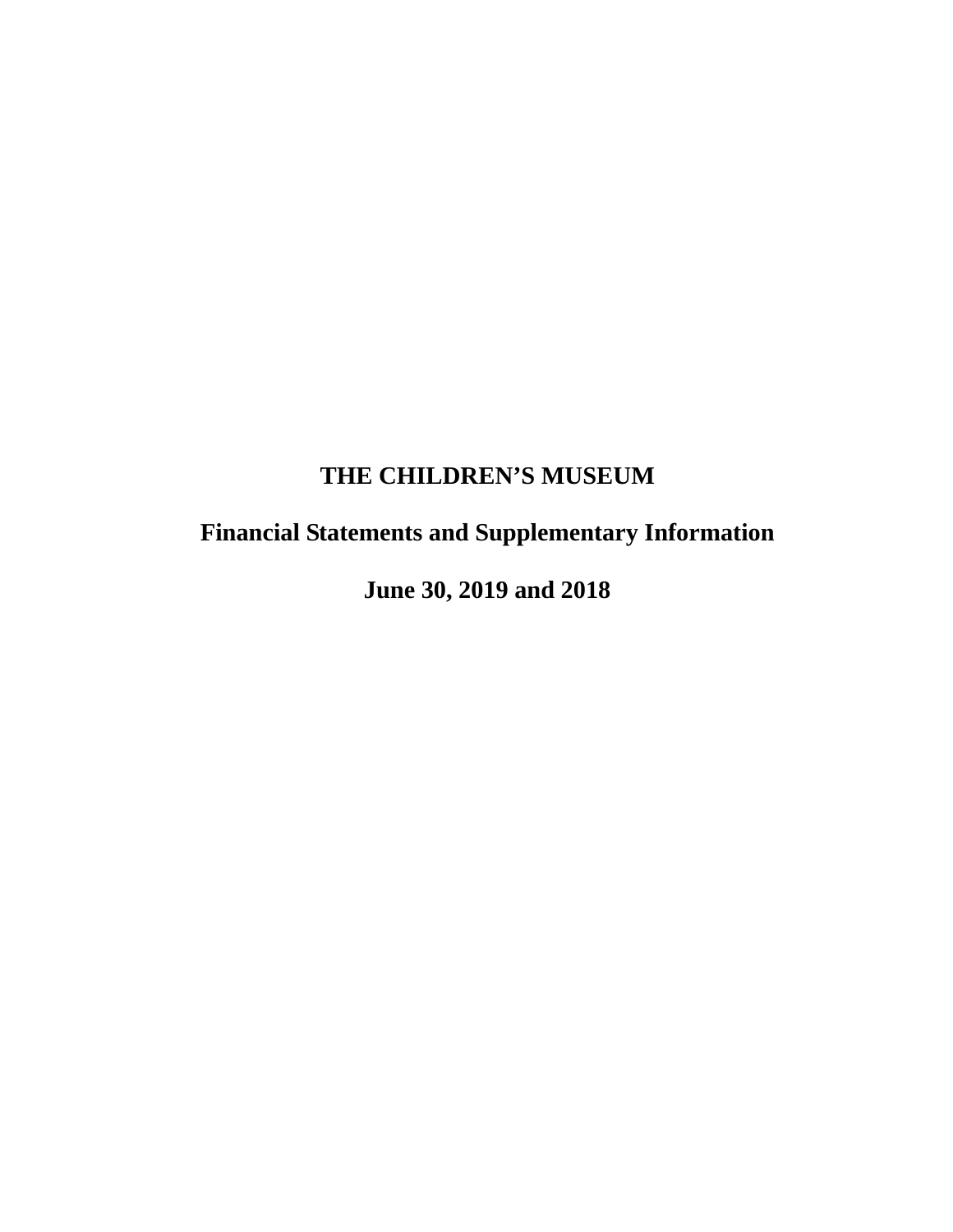# **June 30, 2019 and 2018**

# **CONTENTS**

| Statement of Functional Expenses (with Comparative Totals for the Year Ended June 30, 2018) 7 |
|-----------------------------------------------------------------------------------------------|
|                                                                                               |
|                                                                                               |
| Schedule of Changes in Net Assets from Operations excluding Depreciation and Amortization 26  |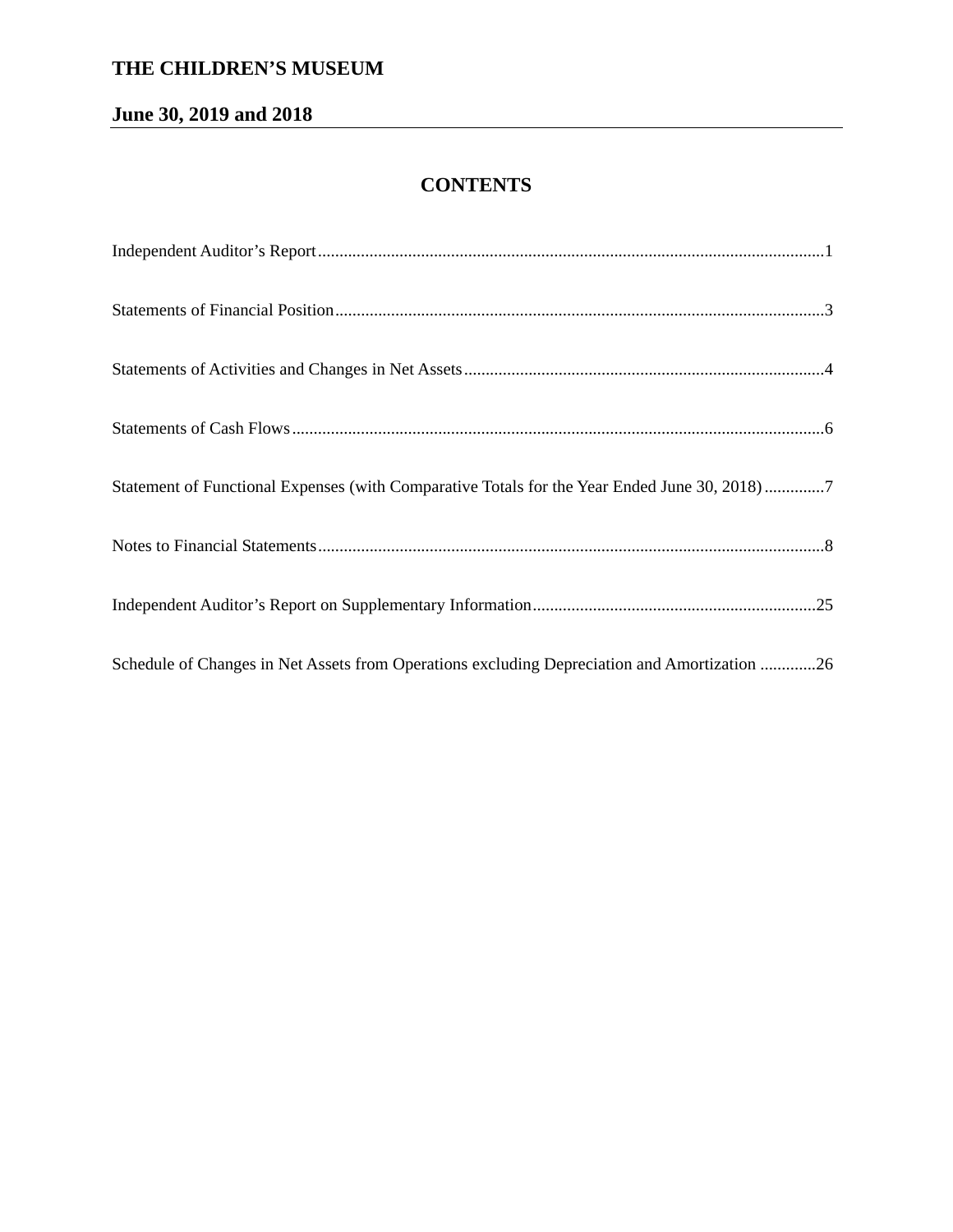

### **Independent Auditor's Report**

To the Board of Trustees The Children's Museum Boston, Massachusetts

We have audited the accompanying financial statements of The Children's Museum (a nonprofit organization), which comprise the statements of financial position as of June 30, 2019 and 2018, and the related statements of activities and changes in net assets, and cash flows, for the years then ended, and functional expenses for the year ended June 30, 2019 with comparative totals for the year ended June 30, 2018, and the related notes to the financial statements.

#### **Management's Responsibility for the Financial Statements**

Management is responsible for the preparation and fair presentation of these financial statements in accordance with accounting principles generally accepted in the United States of America; this includes the design, implementation, and maintenance of internal control relevant to the preparation and fair presentation of financial statements that are free from material misstatement, whether due to fraud or error.

#### **Auditor's Responsibility**

Our responsibility is to express an opinion on these financial statements based on our audits. We conducted our audits in accordance with auditing standards generally accepted in the United States of America. Those standards require that we plan and perform the audit to obtain reasonable assurance about whether the financial statements are free of material misstatement.

An audit involves performing procedures to obtain audit evidence about the amounts and disclosures in the financial statements. The procedures selected depend on the auditor's judgment, including the assessment of the risks of material misstatement of the financial statements, whether due to fraud or error. In making those risk assessments, the auditor considers internal control relevant to the entity's preparation and fair presentation of the financial statements in order to design audit procedures that are appropriate in the circumstances, but not for the purpose of expressing an opinion on the effectiveness of the entity's internal control. Accordingly, we express no such opinion. An audit also includes evaluating the appropriateness of accounting policies used and the reasonableness of significant accounting estimates made by management, as well as evaluating the overall presentation of the financial statements.

We believe the audit evidence we have obtained is sufficient and appropriate to provide a basis for our audit opinion.

#### **Opinion**

In our opinion, the financial statements referred to above present fairly, in all material respects, the financial position of The Children's Museum as of June 30, 2019 and 2018, and the changes in its net assets and its cash flows for the years then ended in accordance with accounting principles generally accepted in the United States of America.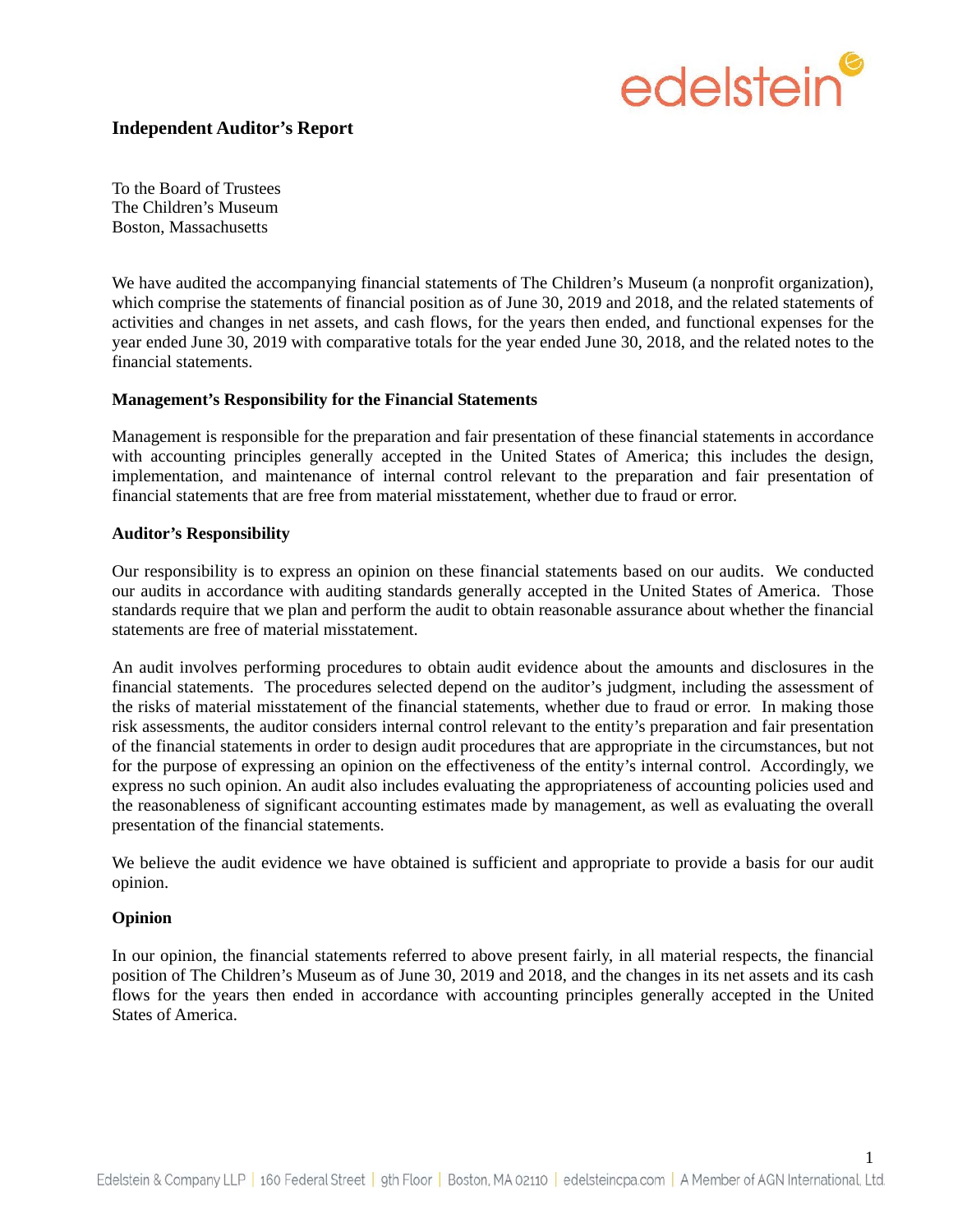#### **Change in Accounting Principle**

As discussed in Note 2, during the year ended June 30, 2019, the Museum adopted Financial Accounting Standards Board ASU 2016-14, *Not-for-Profit Entities (Topic 958) – Presentation of Financial Statements of Not-for-Profit Entities*. Our opinion is not modified with respect to this matter.

Edelstein & Company LLP

Boston, Massachusetts December 18, 2019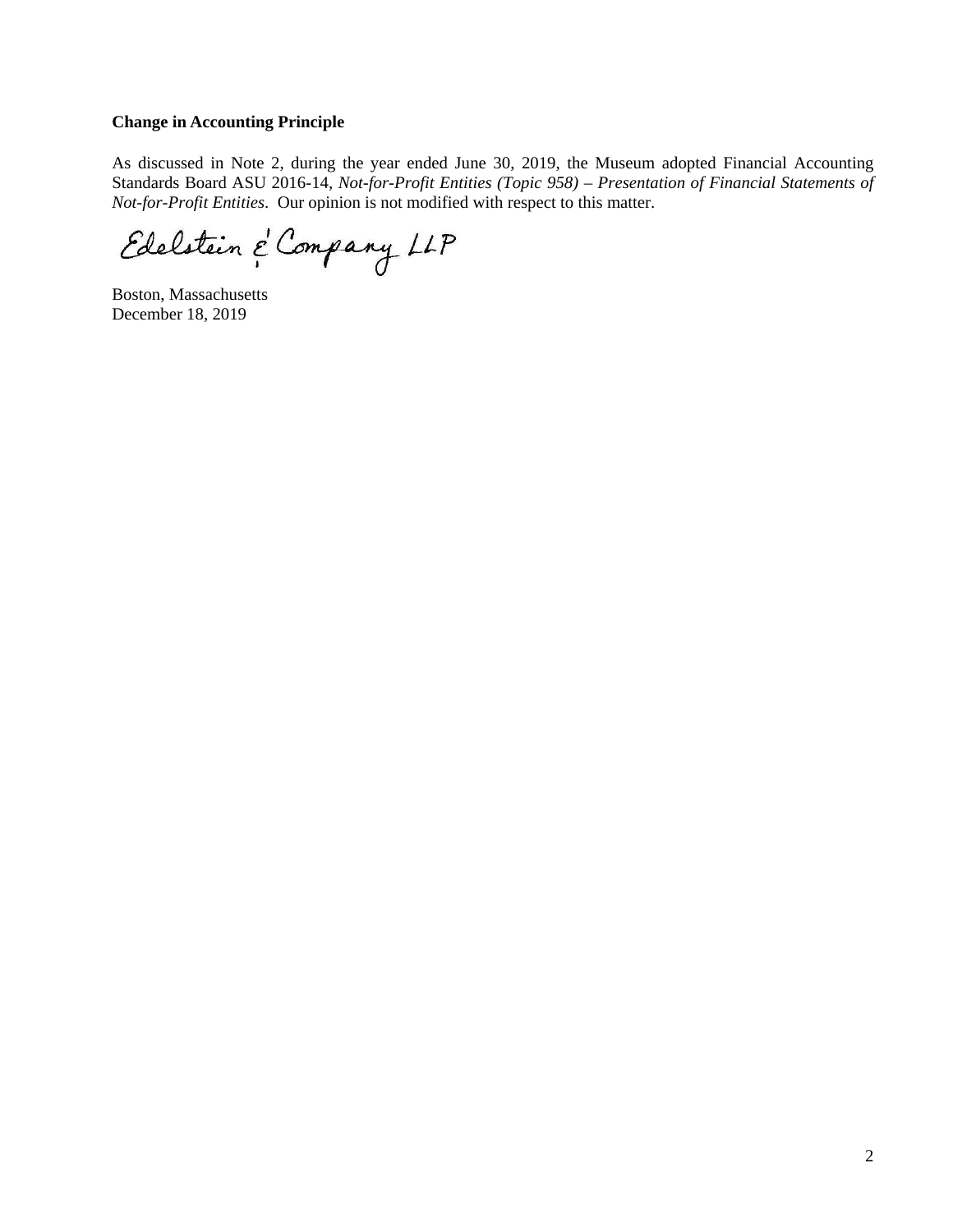# **Statements of Financial Position June 30, 2019 2018**

| ۰.<br>۰.<br>ъ<br>٩<br>۰.<br>۰, |
|--------------------------------|
|--------------------------------|

| ASSELS                                                                         |                    |                  |
|--------------------------------------------------------------------------------|--------------------|------------------|
| <b>Current assets:</b>                                                         |                    |                  |
| Cash and cash equivalents                                                      | \$<br>8,553,306    | \$<br>9,640,494  |
| Accounts receivable, net                                                       | 268,962            | 201,926          |
| Pledges receivable, net                                                        | 433,625            | 308,033          |
| Other receivable                                                               | 400,000            |                  |
| Prepaid expenses                                                               | 48,708             | 59,463           |
| <b>Total current assets</b>                                                    | 9,704,601          | 10,209,916       |
| Pledges receivable, net                                                        | 388,797            | 190,900          |
| <b>Derivative instruments</b>                                                  |                    | 258,973          |
| <b>Marketable securities</b>                                                   | 16,302,622         | 16,394,624       |
| Property, exhibits and equipment                                               | 30,348,916         | 31,954,795       |
| <b>Other assets</b>                                                            | 459,202            | 541,695          |
| <b>Total assets</b>                                                            | \$57,204,138       | \$59,550,903     |
| <b>Liabilities and net assets</b>                                              |                    |                  |
| <b>Current liabilities:</b>                                                    |                    |                  |
| Accounts payable                                                               | \$<br>464,267      | \$<br>508,323    |
| Accrued and other short-term liabilities                                       | 854,467            | 871,552          |
| Bonds payable, net (\$500,000 and \$1,500,000 bond, less \$16,312 and \$17,353 |                    |                  |
| unamortized bond issuance costs in 2019 and 2018, respectively)                | 483,688            | 1,482,647        |
| <b>Total current liabilities</b>                                               | 1,802,422          | 2,862,522        |
| <b>Long-term liabilities:</b>                                                  |                    |                  |
| Derivative instruments                                                         | 287,516            |                  |
| Notes payable                                                                  | 327,216            | 315,237          |
| Deferred revenue                                                               | 300,000            |                  |
| Bonds payable, net (\$11,250,000 and \$11,750,000 bond, less \$166,589 and     |                    |                  |
| \$182,901 unamortized bond issuance costs in 2019 and 2018, respectively)      | 11,083,411         | 11,567,099       |
| <b>Total long-term liabilities</b>                                             | 11,998,143         | 11,882,336       |
| Net assets:                                                                    |                    |                  |
| Without donor restrictions:                                                    |                    |                  |
| Undesignated                                                                   | 6,137,094          | 7,047,502        |
| Quasi-endowment                                                                | 2,159,161          | 2,192,881        |
| Board designated                                                               | 4,413,295          | 4,482,217        |
| Property, exhibits and equipment                                               | 18,389,549         | 19,061,055       |
|                                                                                | 31,099,099         | 32,783,655       |
| With donor restrictions                                                        | 12,304,474         | 12,022,390       |
| <b>Total net assets</b>                                                        | 43,403,573         | 44,806,045       |
| <b>Total liabilities and net assets</b>                                        | \$<br>57, 204, 138 | \$<br>59,550,903 |

The accompanying notes are an integral part of these financial statements. 3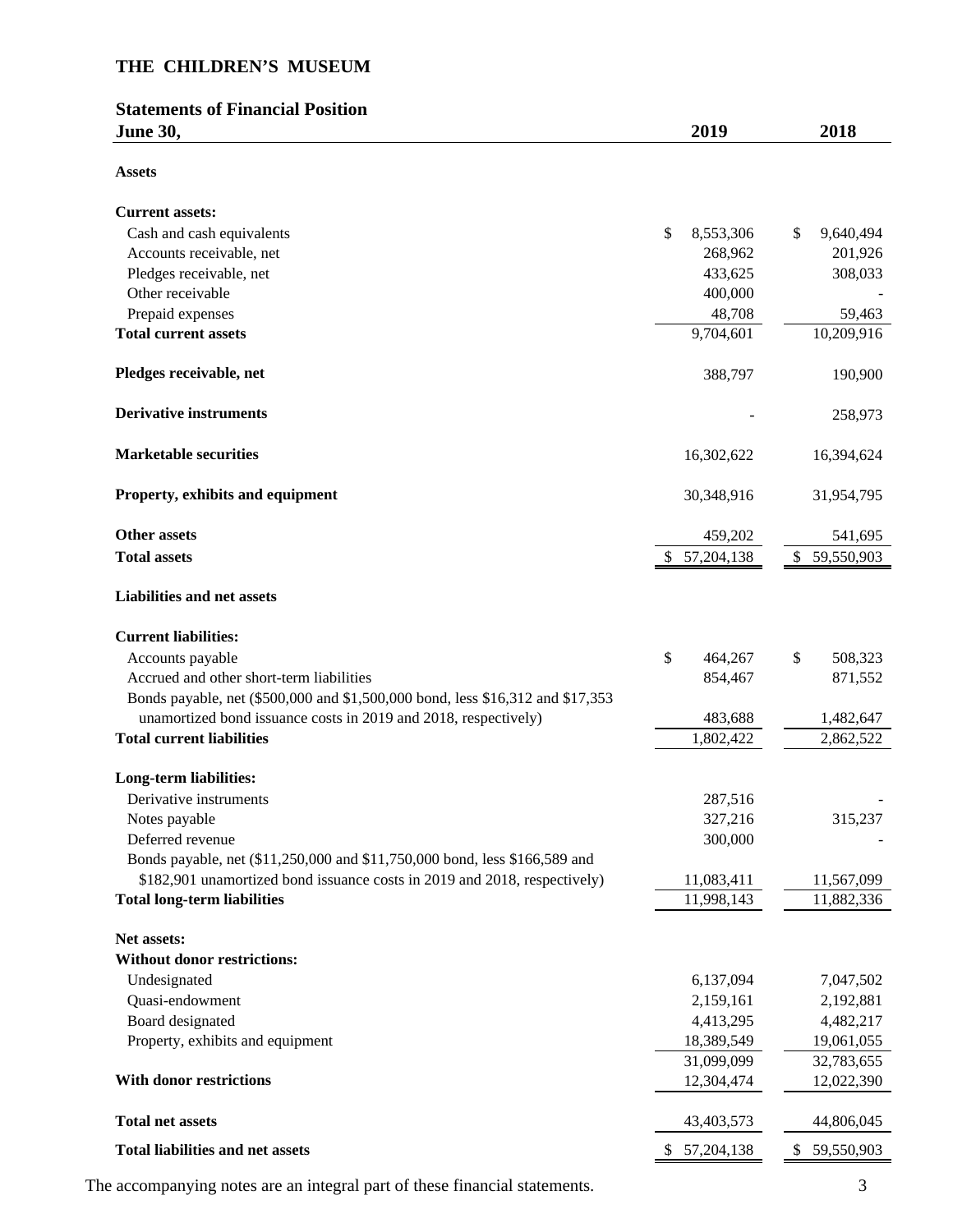### **Statement of Activities and Changes in Net Assets For the Year Ended June 30, 2019 (with Comparative Totals for the Year Ended June 30, 2018)**

|                                                            |                      |                     |                 | 2018              |  |  |
|------------------------------------------------------------|----------------------|---------------------|-----------------|-------------------|--|--|
|                                                            | <b>Without Donor</b> | <b>With Donor</b>   |                 | <b>Summarized</b> |  |  |
|                                                            | <b>Restrictions</b>  | <b>Restrictions</b> | <b>Total</b>    | <b>Total</b>      |  |  |
| Revenues and other support:                                |                      |                     |                 |                   |  |  |
| Admissions                                                 | \$<br>3,422,363      | \$                  | \$<br>3,422,363 | \$<br>3,496,519   |  |  |
| Gifts, contributions and grants                            | 1,301,860            | 1,676,299           | 2,978,159       | 2,003,272         |  |  |
| Contracts                                                  | 525,388              |                     | 525,388         | 232,747           |  |  |
| Membership                                                 | 1,636,423            |                     | 1,636,423       | 1,557,814         |  |  |
| Other earned income                                        | 539,556              |                     | 539,556         | 567,360           |  |  |
| Museum store                                               | 119,496              |                     | 119,496         | 125,862           |  |  |
| Traveling exhibits                                         | 30,000               |                     | 30,000          | 60,000            |  |  |
| Other income                                               | 54,222               |                     | 54,222          | 64,979            |  |  |
| Special events, net                                        | 276,641              |                     | 276,641         | 333,267           |  |  |
| Rental income                                              | 2,174,282            |                     | 2,174,282       | 2,290,904         |  |  |
| Amounts appropriated for operations                        |                      |                     |                 |                   |  |  |
| pursuant to endowment spending policy                      | 716,096              |                     | 716,096         | 706,480           |  |  |
| Net assets released from restrictions                      | 1,263,162            | (1,263,162)         |                 |                   |  |  |
| Total revenues and other support                           | 12,059,489           | 413,137             | 12,472,626      | 11,439,204        |  |  |
| <b>Expenses:</b>                                           |                      |                     |                 |                   |  |  |
| <b>Program services:</b>                                   |                      |                     |                 |                   |  |  |
| Visitor services                                           | 3,239,623            |                     | 3,239,623       | 3,082,730         |  |  |
| Museum programs                                            | 2,683,329            |                     | 2,683,329       | 2,325,503         |  |  |
| Exhibits                                                   | 1,502,167            |                     | 1,502,167       | 1,672,963         |  |  |
| Membership services                                        | 272,270              |                     | 272,270         | 315,259           |  |  |
| <b>Supporting services:</b>                                |                      |                     |                 |                   |  |  |
| Administration and general                                 | 1,153,422            |                     | 1,153,422       | 1,111,721         |  |  |
| Facilities costs                                           | 2,414,015            |                     | 2,414,015       | 2,282,068         |  |  |
| Fundraising                                                | 682,153              |                     | 682,153         | 634,002           |  |  |
| Marketing                                                  | 703,212              |                     | 703,212         | 684,537           |  |  |
| <b>Total expenses</b>                                      | 12,650,191           |                     | 12,650,191      | 12,108,783        |  |  |
|                                                            |                      |                     |                 |                   |  |  |
| Change in net assets from operations                       | (590, 702)           | 413,137             | (177, 565)      | (669, 579)        |  |  |
| Non-operating revenue, expenses, gains and losses:         |                      |                     |                 |                   |  |  |
| Net investment return                                      | 273,871              | 281,956             | 555,827         | 1,159,769         |  |  |
| Less amounts appropriated for operations                   | (293,087)            | (423,009)           | (716,096)       | (706, 480)        |  |  |
| Unrealized (loss) gain on derivative financial instruments | (546, 489)           |                     | (546, 489)      | 353,320           |  |  |
| Interest expense                                           | (428, 358)           |                     | (428, 358)      | (412,071)         |  |  |
| Loss on disposal of other assets                           | (89,791)             |                     | (89,791)        |                   |  |  |
| Total non-operating revenue, expenses, gains and losses    | (1,083,854)          | (141, 053)          | (1,224,907)     | 394,538           |  |  |
| Change in net assets before transfers                      | (1,674,556)          | 272,084             | (1,402,472)     | (275,041)         |  |  |
| Transfers, net                                             | (10,000)             | 10,000              |                 |                   |  |  |
| Change in net assets                                       | (1,684,556)          | 282,084             | (1,402,472)     | (275, 041)        |  |  |
| Net assets, beginning of year                              | 32,783,655           | 12,022,390          | 44,806,045      | 45,081,086        |  |  |
| Net assets, end of year                                    |                      |                     |                 |                   |  |  |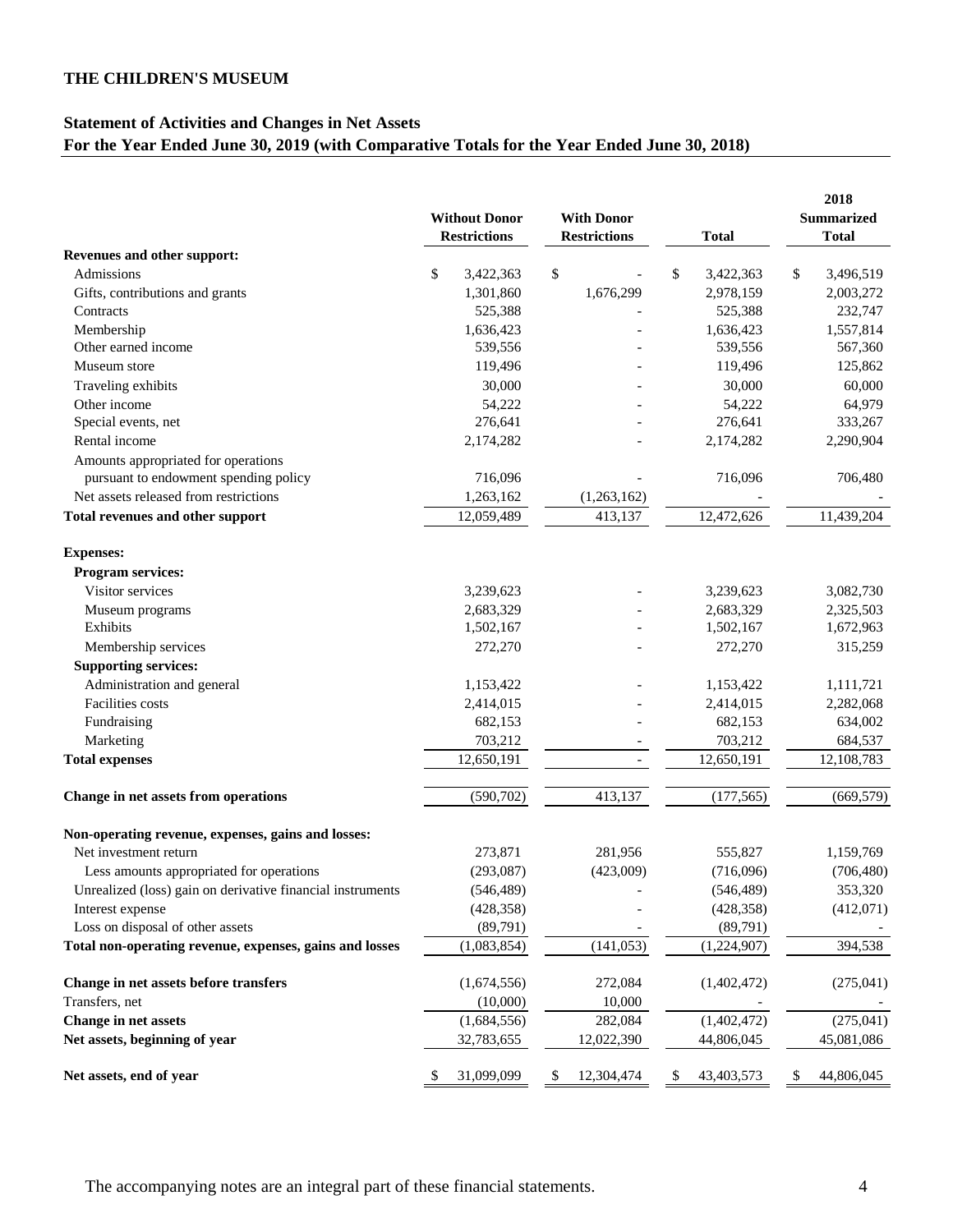# **Statement of Activities and Changes in Net Assets For the Year Ended June 30, 2018**

|                                                         | <b>Without Donor</b><br><b>Restrictions</b> | <b>With Donor</b><br><b>Restrictions</b> | <b>Total</b>     |
|---------------------------------------------------------|---------------------------------------------|------------------------------------------|------------------|
| Revenues and other support:                             |                                             |                                          |                  |
| Admissions                                              | \$<br>3,496,519                             | \$                                       | \$<br>3,496,519  |
| Gifts, contributions and grants                         | 1,211,520                                   | 791,752                                  | 2,003,272        |
| Contracts                                               | 232,747                                     |                                          | 232,747          |
| Membership                                              | 1,557,814                                   |                                          | 1,557,814        |
| Other earned income                                     | 567,360                                     |                                          | 567,360          |
| Museum store                                            | 125,862                                     |                                          | 125,862          |
| Traveling exhibits                                      | 60,000                                      |                                          | 60,000           |
| Other income                                            | 64,979                                      |                                          | 64,979           |
| Special events, net                                     | 333,267                                     |                                          | 333,267          |
| Rental income                                           | 2,290,904                                   |                                          | 2,290,904        |
| Amounts appropriated for operations                     |                                             |                                          |                  |
| pursuant to endowment spending policy                   | 706,480                                     |                                          | 706,480          |
| Net assets released from restrictions                   | 965,946                                     | (965, 946)                               |                  |
| Total revenues and other support                        | 11,613,398                                  | (174, 194)                               | 11,439,204       |
| <b>Expenses:</b>                                        |                                             |                                          |                  |
| <b>Program services:</b>                                |                                             |                                          |                  |
| Visitor services                                        | 3,082,730                                   |                                          | 3,082,730        |
| Museum programs                                         | 2,325,503                                   |                                          | 2,325,503        |
| Exhibits                                                | 1,672,963                                   |                                          | 1,672,963        |
| Membership services                                     | 315,259                                     |                                          | 315,259          |
| <b>Supporting services:</b>                             |                                             |                                          |                  |
| Administration and general                              | 1,111,721                                   |                                          | 1,111,721        |
| Facilities costs                                        | 2,282,068                                   |                                          | 2,282,068        |
| Fundraising                                             | 634,002                                     |                                          | 634,002          |
| Marketing                                               | 684,537                                     |                                          | 684,537          |
| <b>Total expenses</b>                                   | 12,108,783                                  |                                          | 12,108,783       |
| Change in net assets from operations                    | (495, 385)                                  | (174, 194)                               | (669, 579)       |
|                                                         |                                             |                                          |                  |
| Non-operating revenue, expenses, gains and losses:      |                                             |                                          |                  |
| Net investment return                                   | 477,346                                     | 682,423                                  | 1,159,769        |
| Less amounts appropriated for operations                | (289, 691)                                  | (416,789)                                | (706, 480)       |
| Unrealized gain derivative financial instruments        | 353,320                                     |                                          | 353,320          |
| Interest expense                                        | (412,071)                                   |                                          | (412,071)        |
| Total non-operating revenue, expenses, gains and losses | 128,904                                     | 265,634                                  | 394,538          |
| <b>Change in net assets</b>                             | (366, 481)                                  | 91,440                                   | (275,041)        |
| Net assets, beginning of year                           | 33,150,136                                  | 11,930,950                               | 45,081,086       |
| Net assets, end of year                                 | 32,783,655<br>\$                            | \$<br>12,022,390                         | 44,806,045<br>\$ |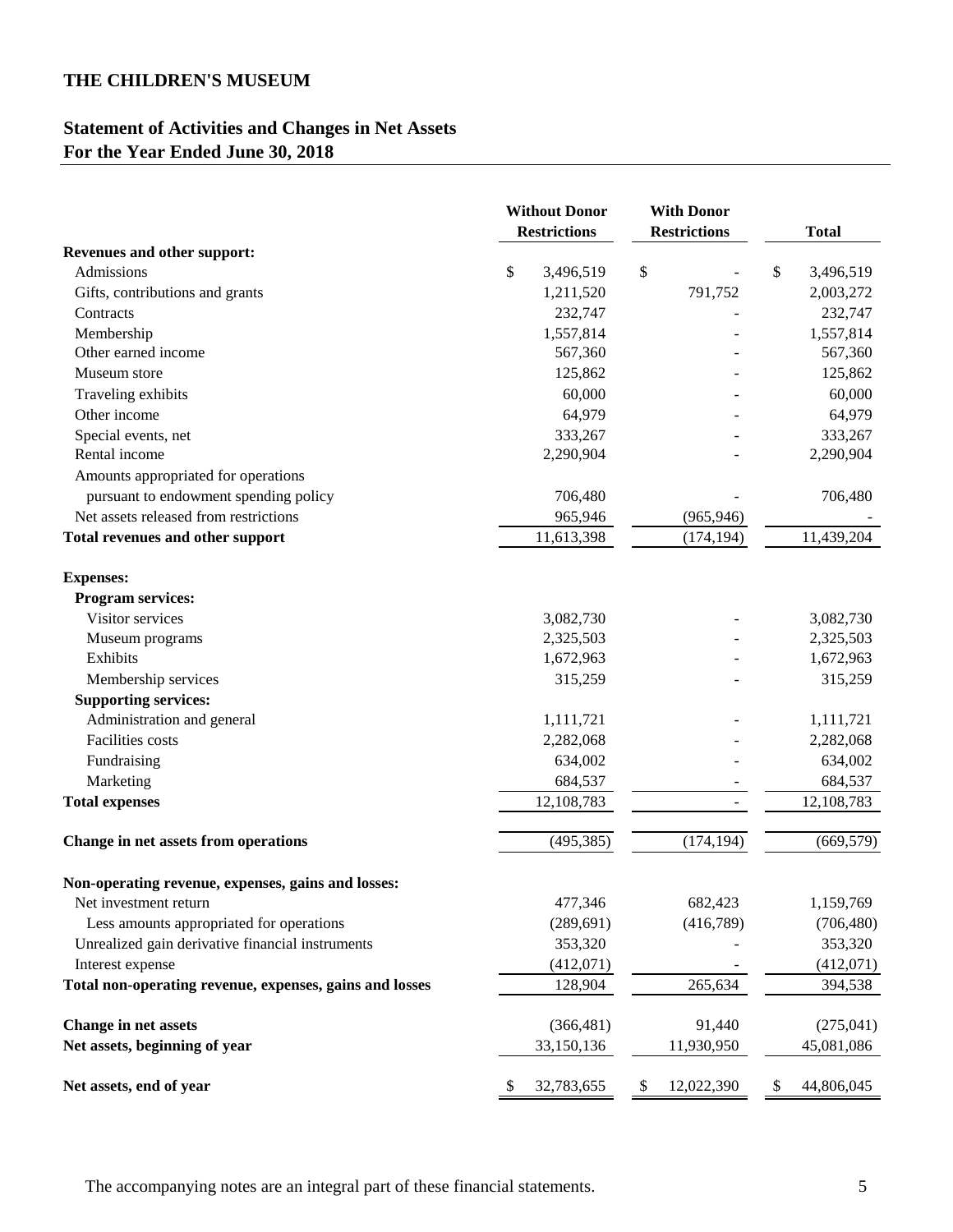# **Statements of Cash Flows For the Years Ended June 30, 2019** 2018

| Cash flows from operating activities:                                 |              |             |                  |
|-----------------------------------------------------------------------|--------------|-------------|------------------|
| Change in net assets                                                  | \$           | (1,402,472) | \$<br>(275, 041) |
| Adjustments to reconcile change in net assets                         |              |             |                  |
| to net cash provided by operating activities:                         |              |             |                  |
| Allowance for uncollectible pledges and accounts receivable           |              | 14,634      | (14,703)         |
| Depreciation and amortization                                         |              | 2,183,550   | 2,354,445        |
| Amortization of bond issuance costs                                   |              | 17,353      | 18,394           |
| Loss on disposal of other assets                                      |              | 89,791      |                  |
| Realized investment losses (gains)                                    |              | 281,883     | (1,552,239)      |
| Unrealized investment (gains) losses                                  |              | (465, 468)  | 1,175,304        |
| Unrealized loss (gain) on derivative financial instruments            |              | 546,489     | (353,320)        |
| Discount for contribution of below market interest debt               |              | 11,979      | 11,541           |
| Contributions restricted for capital improvements                     |              | 85,000      |                  |
| Changes in operating assets and liabilities:                          |              |             |                  |
| Accounts receivable                                                   |              | (69, 444)   | 75,408           |
| Pledges receivable, net                                               |              | (335,715)   | 304,285          |
| Other receivable                                                      |              | (400,000)   |                  |
| Prepaid expenses                                                      |              | 10,755      | 19,367           |
| Accounts payable                                                      |              | (44, 056)   | (78, 226)        |
| Accrued and other short-term liabilities                              |              | (17,085)    | 152,178          |
| Other assets                                                          |              | (67,986)    | 24,897           |
| Deferred revenue                                                      |              | 300,000     |                  |
| Net cash provided by operating activities                             |              | 739,208     | 1,862,290        |
| <b>Cash flows from investing activities:</b>                          |              |             |                  |
| Proceeds from the sale of marketable securities                       |              | 741,222     | 706,480          |
| Purchase of marketable securities                                     |              | (465, 635)  | (832, 604)       |
| Purchase of exhibits, property, equipment and construction in process |              | (516,983)   | (418, 401)       |
| Net cash used in investing activities                                 |              | (241, 396)  | (544, 525)       |
| <b>Cash flows from financing activities:</b>                          |              |             |                  |
| Contributions restricted for capital improvements                     |              | (85,000)    |                  |
| Repayment of bonds payable                                            |              | (1,500,000) |                  |
| Net cash used in financing activities                                 |              | (1,585,000) |                  |
| (Decrease) increase in cash                                           |              | (1,087,188) | 1,317,765        |
| Cash and cash equivalents, beginning of year                          |              | 9,640,494   | 8,322,729        |
| Cash and cash equivalents, end of year                                | <sup>2</sup> | 8,553,306   | \$<br>9,640,494  |
| <b>Supplemental financial information:</b>                            |              |             |                  |
| Cash paid during the year for interest                                | \$           | 400,626     | \$<br>382,016    |
|                                                                       |              |             |                  |

The accompanying notes are an integral part of these financial statements.  $\overline{\hspace{1cm}}$  6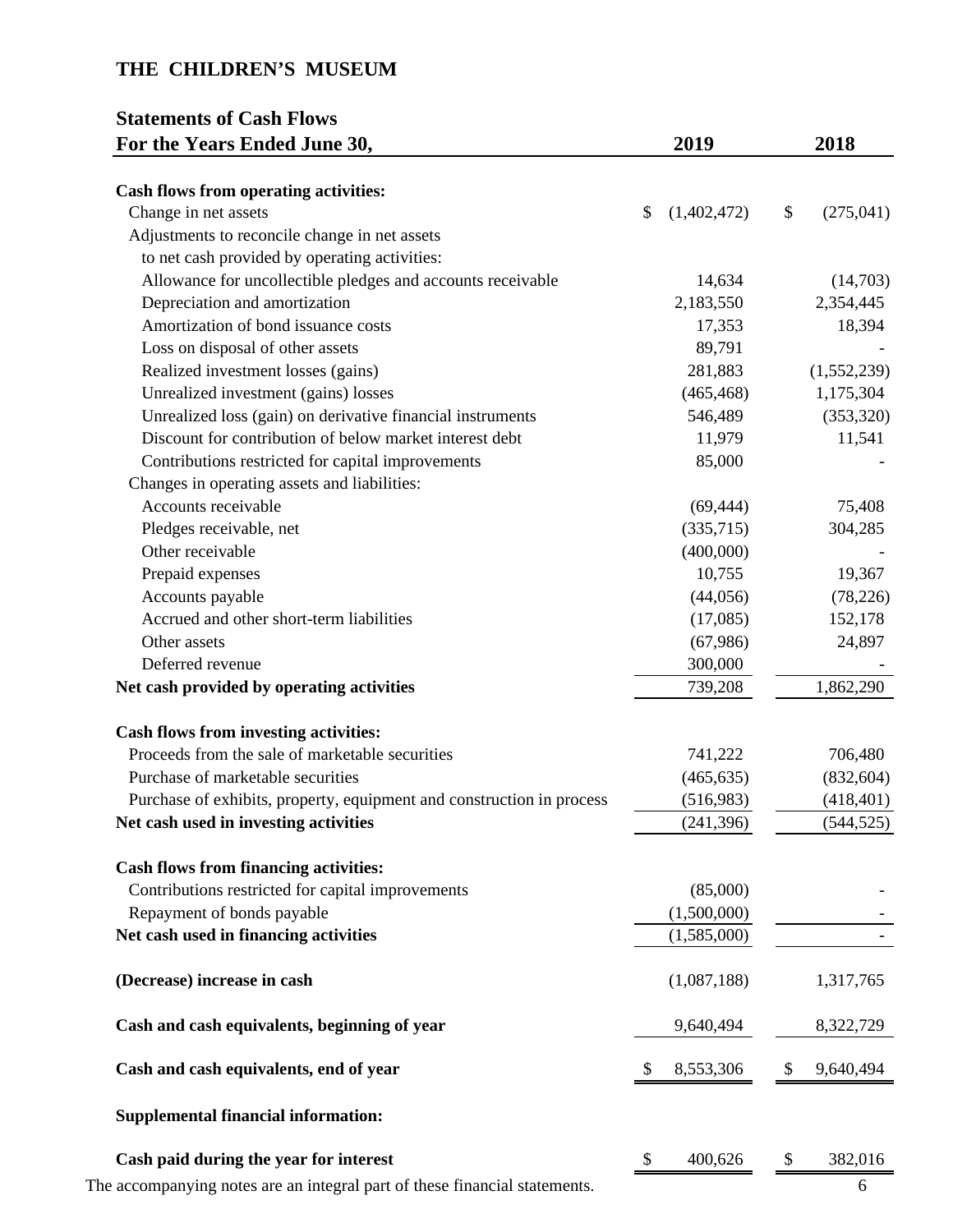### **Statement of Functional Expenses**

# **For the Year Ended June 30, 2019 (with Comparative Totals for the Year Ended June 30, 2018)**

|                                                                                         | 2019            |                         |                 |                          |                         |      |                       |                   |                              | 2018           |                      |                   |
|-----------------------------------------------------------------------------------------|-----------------|-------------------------|-----------------|--------------------------|-------------------------|------|-----------------------|-------------------|------------------------------|----------------|----------------------|-------------------|
|                                                                                         | <b>Visitor</b>  | <b>Museum</b>           |                 | Membership               | <b>Total</b><br>Program |      | <b>Administration</b> | <b>Facilities</b> |                              |                |                      | <b>Summarized</b> |
|                                                                                         | <b>Services</b> | <b>Programs</b>         | <b>Exhibits</b> | <b>Services</b>          | <b>Services</b>         |      | and General           | Costs             | <b>Fundraising Marketing</b> |                | <b>Total</b>         | <b>Total</b>      |
| Compensation and related expenses:                                                      |                 |                         |                 |                          |                         |      |                       |                   |                              |                |                      |                   |
| Salaries and wages                                                                      | 916.110         | \$1.236.181             | 414,587<br>-\$  | 157,274<br>-S            | $$2,724,152$ \ \$       |      | 515,494               | 167,564 \$<br>-\$ | 398,330                      | 298,701<br>-\$ | 4,104,241<br>-\$     | \$3,920,239       |
| Employee benefits                                                                       | 82,444          | 141,046                 | 46,749          | 21,330                   | 291,569                 |      | 58,903                | 18,737            | 38,400                       | 39,338         | 446,947              | 415,562           |
| Payroll taxes                                                                           | 72.179          | 90.871                  | 30.044          | 11,444                   | 204,538                 |      | 32,778                | 10,911            | 26,418                       | 21,142         | 295,787              | 280,852           |
| Total compensation and related expenses                                                 | 1,070,733       | 1,468,098               | 491,380         | 190,048                  | 3,220,259               |      | 607,175               | 197,212           | 463,148                      | 359,181        | 4,846,975            | 4,616,653         |
| Building operating costs                                                                | 986,987         | 136,771                 | 279,187         | $\overline{\phantom{a}}$ | 1,402,945               |      | 6,234                 | 940,092           | 27,179                       | 284            | 2,376,734            | 2,351,387         |
| Depreciation and amortization                                                           | 430.981         | 323,622                 | 535,705         | 33.943                   | 1,324,251               |      | 122,127               | 719.695           | 17,477                       | $\sim$         | 2.183.550            | 2,354,445         |
| Professional/contract services                                                          | 245,146         | 386,040                 | 67,930          | 216                      | 699,332                 |      | 223,059               | 244,019           | 58,152                       | 124,912        | 1,349,474            | 1,137,320         |
| Other                                                                                   | 126,335         | 133,454                 | 1,830           | 30,440                   | 292,059                 |      | 30,618                | 19,142            | 74,611                       | 1,753          | 418,183              | 333,778           |
| Repairs and maintenance                                                                 | 154,113         | 32,609                  | 28,451          | $\sim$                   | 215,173                 |      | 3,248                 | 148,489           | 3,558                        | $\sim$         | 370,468              | 223,799           |
| Office expense                                                                          | 37,026          | 35,822                  | 15,425          | 12,413                   | 100,686                 |      | 35,307                | 32,470            | 12,766                       | 43,370         | 224,599              | 200,272           |
| Advertising                                                                             | 45              | 17,145                  | 1,923           | ÷                        | 19,113                  |      | 22                    | $\overline{7}$    | 117                          | 160,533        | 179,792              | 214,025           |
| Insurance                                                                               | 68,207          | 11,538                  | 14,393          | ÷,                       | 94,138                  |      | 8,803                 | 67,871            | 1,575                        | $\sim$         | 172,387              | 159,420           |
| Computer software and hardware                                                          | 36,092          | 7,213                   | 595             | 1,634                    | 45,534                  |      | 78,830                | 23,890            | 2,543                        | 10,529         | 161,326              | 143,777           |
| Materials and supplies                                                                  | 46,392          | 38,090                  | 35,327          | 3,349                    | 123,158                 |      | 30                    | 3,655             | 2,323                        | 2,626          | 131,792              | 168,287           |
| Travel and meetings                                                                     | 9,095           | 45,262                  | 15,321          | 227                      | 69,905                  |      | 17,320                | 10,897            | 4,284                        | $\sim$         | 102,406              | 81,749            |
| Equipment and rentals                                                                   | 28,069          | 44,704                  | 13,835          | $\sim$                   | 86,608                  |      | 6,775                 | 2,678             | 350                          |                | 96,411               | 102,355           |
| Training and development                                                                | 402             | 2,961                   | 865             | ÷,                       | 4,228                   |      | 13,310                | 3,898             |                              | 24             | 21,460               | 21,516            |
| Bad debt expense                                                                        |                 |                         |                 |                          |                         |      | 564                   |                   | 14,070                       |                | 14,634               |                   |
| Total expenses presented on the statement of                                            |                 |                         |                 |                          |                         |      |                       |                   |                              |                |                      |                   |
| activites and changes in net assets                                                     | 3,239,623       | 2,683,329               | 1,502,167       | 272,270                  | 7,697,389               |      | 1.153.422             | 2,414,015         | 682,153                      | 703,212        | 12,650,191           | 12,108,783        |
|                                                                                         |                 |                         |                 |                          |                         |      |                       |                   |                              |                |                      |                   |
| Items presented separately on the statement<br>of activities and changes in net assets: |                 |                         |                 |                          |                         |      |                       |                   |                              |                |                      |                   |
| Special event expenses                                                                  |                 |                         |                 |                          |                         |      |                       |                   | 283,423                      |                | 283,423              | 249,297           |
| Interest expense                                                                        |                 |                         |                 |                          |                         |      |                       | 428,358           |                              |                | 428,358              | 412.071           |
| <b>Total expenses</b>                                                                   |                 | \$3,239,623 \$2,683,329 | \$1,502,167     | 272,270<br>-\$           | \$7,697,389             | - \$ | 1,153,422             | \$2,842,373       | 965,576<br>$\mathbf{s}$      | - \$           | 703,212 \$13,361,972 | \$12,770,151      |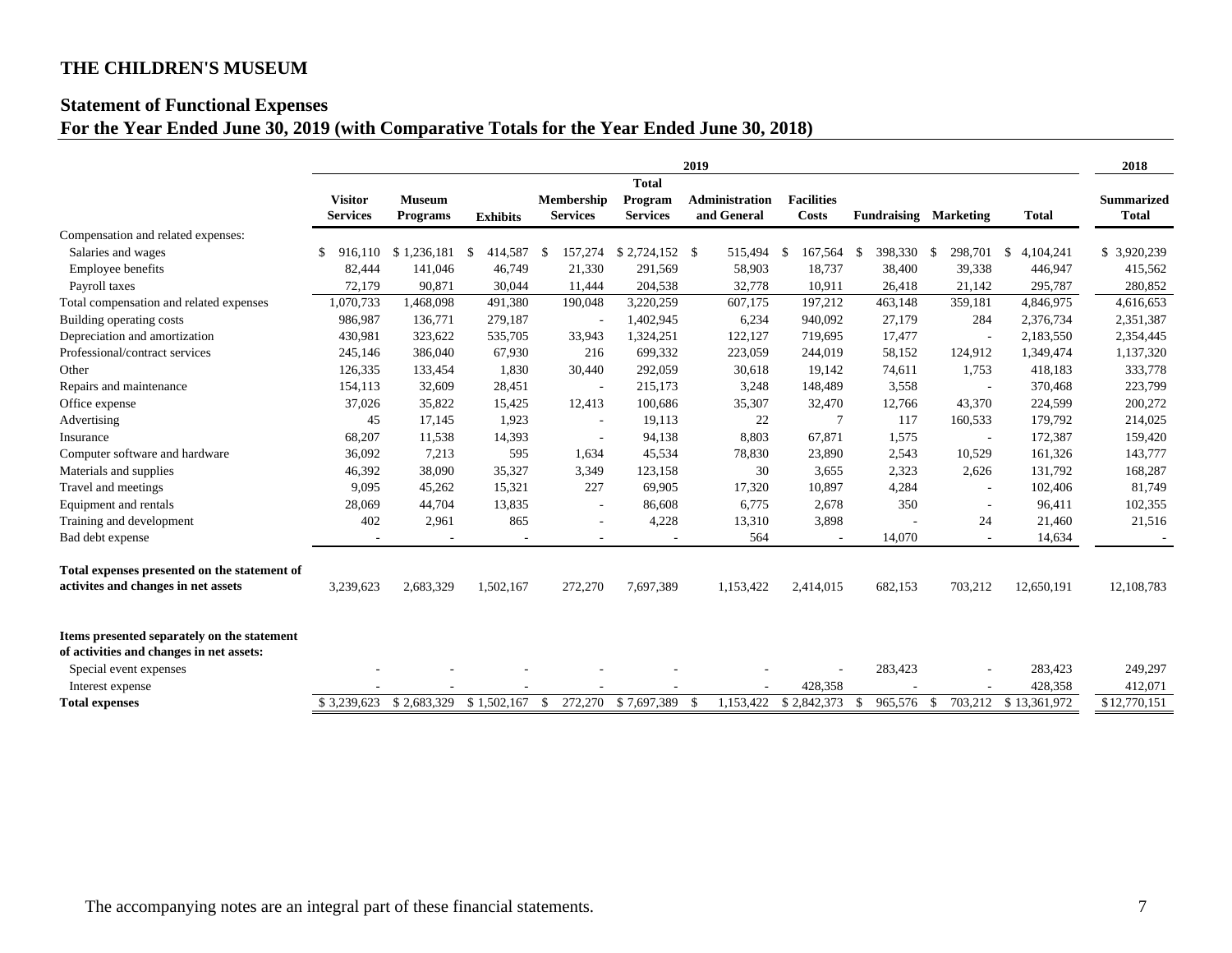### **Notes to Financial Statements**

#### **1. Organization Purpose**

The Children's Museum (the "Museum") is a nonprofit corporation founded in 1913 for cultural and educational purposes. Its mission is to "engage children and families in joyful discovery experiences that instill an appreciation of our world, develop foundational skills, and spark a lifelong love of learning". For that purpose, the Museum offers educational exhibits and programs to families, children and other educators.

#### **2. Summary of Significant Accounting Policies**

#### *Financial Statement Presentation*

In order to ensure the observance of limitations and restrictions placed on the use of resources available to the Museum, the Museum determines the classification of its net assets and its revenues, expenses, gains, and losses based on the existence or absence of donor-imposed restrictions.

Accordingly, net assets of the Museum and changes therein are classified and reported as follows:

(1) Net assets without donor restrictions represent funds whose use is not restricted by donors. Net assets without donor restrictions are further classified as follows:

*Undesignated net assets* represent resources available for support of the Museum's general operations. *The Quasi-Endowment Fund* represents resources designated by the Board for annual operating support. The funds are distributed according to the Museum's spending policy. The *Board Designated Fund* is composed of resources that have been earmarked for capital and other projects. Disbursement of funds is subject to annual Board approval which is provided as part of the budget approval process.

(2) Net assets with donor restrictions represent resources restricted by donors and grantors. Some donor restrictions are temporary in nature. Those restrictions will be met by actions of the Museum or by the passage of time. Other donor restrictions are perpetual in nature, whereby the donor has stipulated the funds be maintained in perpetuity. Income on these invested endowment funds are utilized in accordance with the donors' stipulations.

#### *Recently Adopted Accounting Pronouncements*

During the year ended June 30, 2019, the Museum implemented Financial Accounting Standards Board ASU 2016-14, *Not-for-Profit Entities (Topic 958) – Presentation of Financial Statements of Not-for-Profit Entities* (the "ASU"). The update addresses the complexity and understandability of net asset classification, deficiencies in information about liquidity and availability of resources, and lack of consistency in the type of information provided about expenses and investment return. The Museum has adjusted the presentation of these statements accordingly. The ASU has been applied retrospectively to all periods presented, with the exception of the statement of functional expenses for 2018 for which summarized totals are presented, as permitted by the ASU.

During the year ended June 30, 2018, the Museum retrospectively adopted Financial Accounting Standards Board's Accounting Standard Update No. 2015-07 *Disclosures for Investments in Certain Entities That Calculate Net Asset Value per Share (or Its Equivalent)*. As a result, the Museum does not include the investment in TIFF within the fair value hierarchy.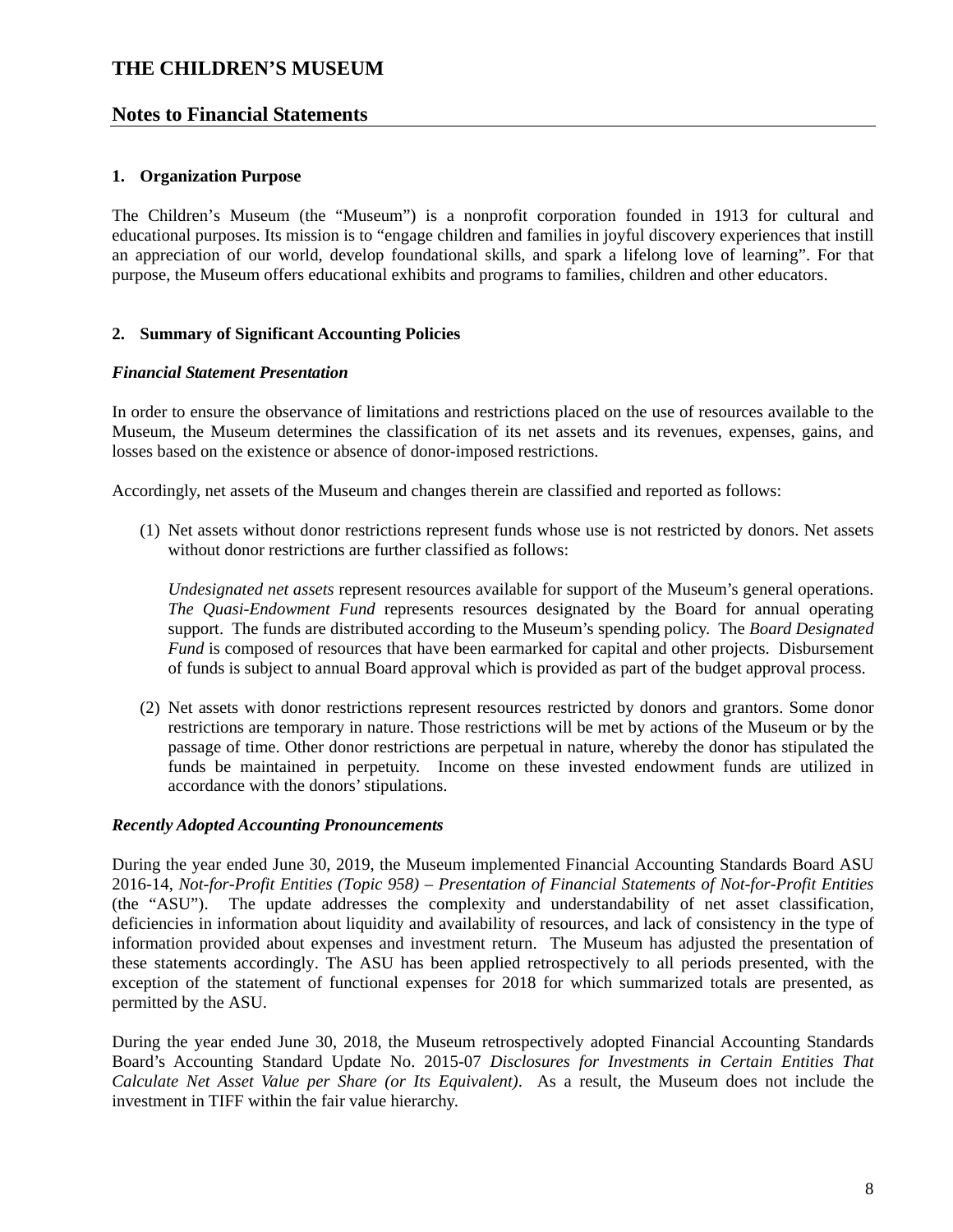### **Notes to Financial Statements**

#### **2. Summary of Significant Accounting Policies (continued)**

#### *Fair Value Measurements*

The Museum values its financial assets and liabilities based on the price that would be received to sell an asset or paid to transfer a liability in an orderly transaction between market participants at the measurement date. In order to increase consistency and comparability in fair value measurements, a fair value hierarchy that prioritizes observable and unobservable inputs is used to measure fair value into three broad levels, as follows:

*Level 1 -* Quoted prices in active markets that are accessible at the measurement date for identical assets or liabilities. The fair value hierarchy gives the highest priority to *Level 1* inputs.

*Level 2* - Observable inputs other than *Level 1* inputs such as quoted prices for similar assets or liabilities; quoted prices in inactive markets; or model-derived valuations in which all significant inputs are observable or can be derived principally from or corroborated with market data.

*Level 3 -* Unobservable inputs are used when little or no market data is available. The fair value hierarchy gives lowest priority to *Level 3* inputs.

In determining fair value, the Museum utilizes valuation techniques that maximize the use of observable inputs and minimize the use of unobservable inputs to the extent possible.

#### *Revenues, Gains, and Other Support*

Admissions represent visitor fees paid for access to the Museum as well as gift passes sold. Museum store revenue represents fees paid to the Museum by an outsourced retail vendor as provided in the contract.

Contributions and pledges are recorded as support without donor restrictions or with donor restrictions depending on the existence and/or nature of any donor-imposed restrictions. Contributions that are classified as with donor restrictions are reclassified to net assets without donor restrictions upon satisfaction of the purpose restriction or expiration of the time restriction.

Membership dues represent fees paid by individual, corporate and library members in exchange for benefits that include admission to the Museum, invitation to member events and exhibit openings, and discounts to the Museum store and special events.

The Museum receives various types of in-kind support in the form of contributed services and other assets. Contributed services are recognized if the services received (a) create or enhance long-lived assets or (b) require specialized skills, as provided by individuals possessing those skills, and would typically need to be purchased if not provided by donation. Contributions of marketable securities and other tangible assets, such as property, equipment and inventory, are recognized at fair value when received.

 Additionally, the Museum receives contributed time by volunteers which does not meet the criteria described above. Accordingly, the value of this contributed time has not been determined and is not reflected in the accompanying financial statements.

Certain space within the Museum is leased primarily to nonprofit and commercial tenants under operating leases. Rental revenue is recorded as income on a straight-line basis over the lease term.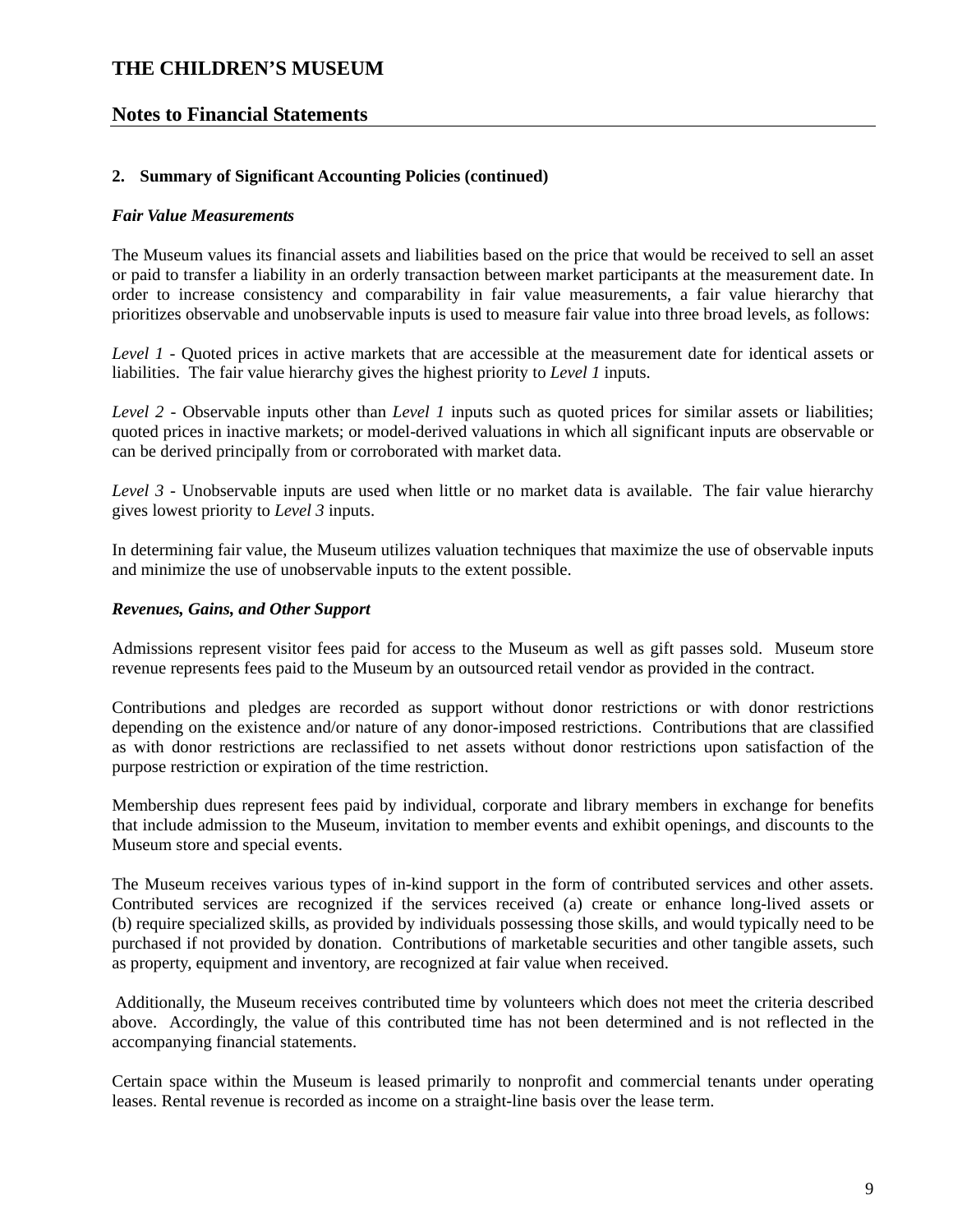### **Notes to Financial Statements**

#### **2. Summary of Significant Accounting Policies (continued)**

#### *Revenues, Gains, and Other Support (continued)*

The Museum records interest and dividends on its marketable securities when earned. Gains or losses are recorded when realized. Unrealized gains or losses are recorded based upon changes in the fair value of securities held.

#### *Cash and Cash Equivalents*

Cash and cash equivalents consist of checking, savings and time deposit accounts at banks.

The Museum maintains deposits at banks in excess of federally insured limits.

#### *Marketable Securities*

Marketable securities consist of shares held in traditional institutional funds and are carried at estimated fair values using the net asset value per share of the investments, as a practical expedient, as reported by the investment manager. The Museum reviews and evaluates the net asset values reported by the investment manager and believes the amounts reported represent a reasonable estimate of fair value.

#### *Property, Exhibits and Equipment*

Expenditures for property and equipment are stated at cost. Expenditures for maintenance, repairs, and renewals are charged to expense when incurred, whereas additions in excess of \$5,000 are capitalized. The Museum capitalizes the costs of constructing exhibits. Depreciation is recorded to allocate the cost of these assets over their estimated useful lives using the straight-line method. Estimated useful lives are as follows:

| Equipment                                  | Three to ten years  |
|--------------------------------------------|---------------------|
| <b>Exhibits</b>                            | Three to ten years  |
| Capital improvements and major renovations | Ten to thirty years |
| <b>Building</b>                            | Thirty years        |

Construction in process is comprised of expenditures that are anticipated to have significant future benefit and are stated at cost. Cost includes contracting and construction, and architectural design services. Exhibits inprocess includes expenditures for staff directly involved with exhibit development, consultants, materials used in building exhibits, and design services. Upon completion of construction, the project cost is reclassified to a property and equipment account and depreciated.

Management periodically evaluates its property, exhibits and equipment assets for indications that the value has been impaired. Based on this assessment, management believes that impairment in value has not occurred.

#### *Museum Collection*

In conformity with the practice followed by many museums, the value of property donated for the Museum collection is not reflected on the statement of financial position. The collection is deemed inexhaustible. The collection is maintained for education and research and furtherance of the Museum's goals rather than financial gain. The collection is protected, kept unencumbered and is subject to an organizational policy that encourages permanent possession.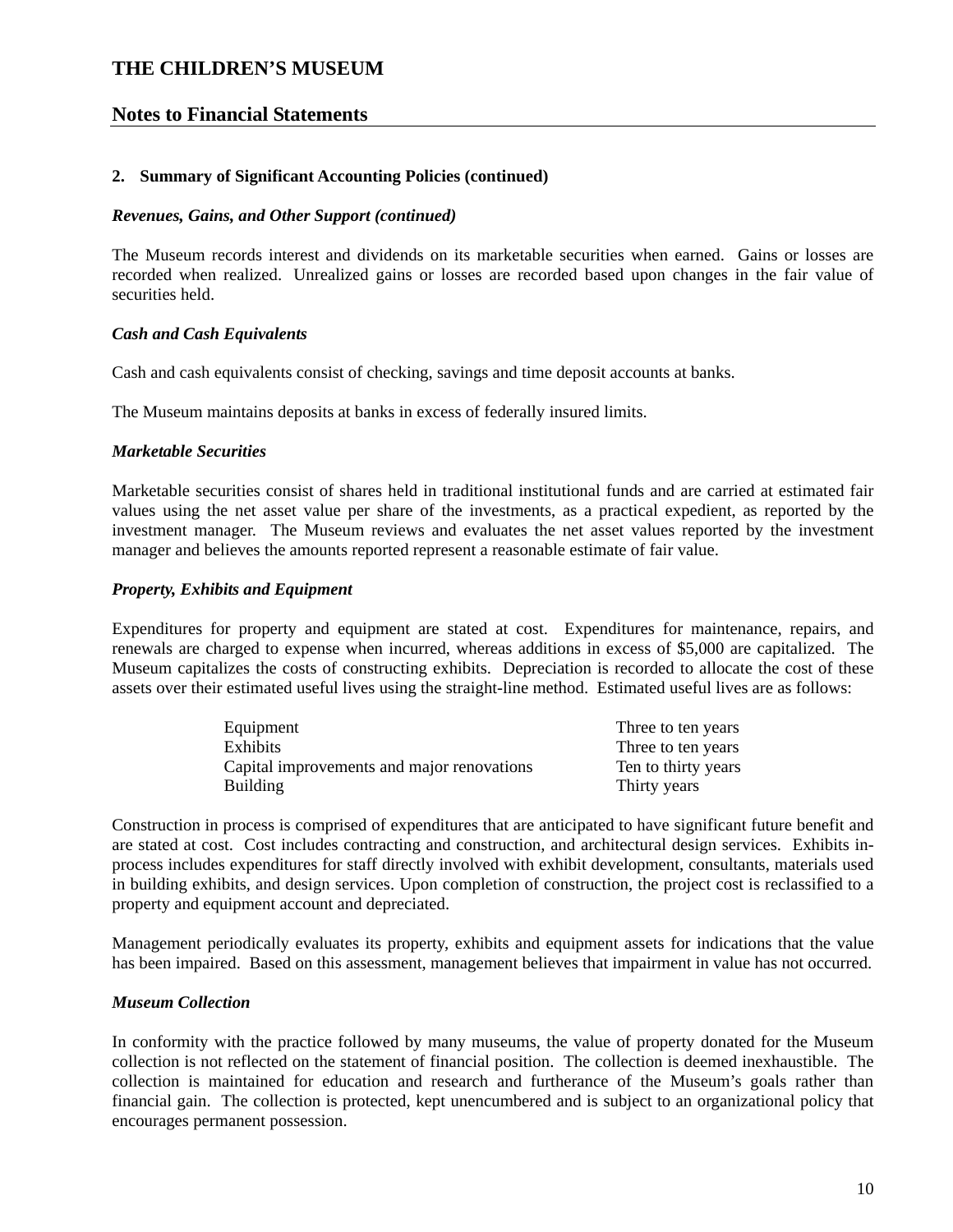### **Notes to Financial Statements**

#### **2. Summary of Significant Accounting Policies (continued)**

#### *Functional Expenses*

The Museum allocates its expenses on a functional basis among its various programs and support services. Expenses that can be identified with a specific program or support service are allocated directly according to their natural expenditure classification. The financial statements report certain categories of expenses that are attributed to both program and support services. Therefore, these expenses require allocation on a reasonable basis that is consistently applied. Facility costs not directly attributable to a function, including building maintenance, utilities and other occupancy costs are allocated among functions based on square footage. General and administrative costs not directly attributable to a function are allocated among functions based on time and effort. These costs include salaries, benefits, payroll taxes and professional/contract services, among others. The combined allocation of general and administrative and facility costs are consistently applied and in accordance with, if not less than, a negotiated indirect cost rate approved by the federal government.

#### *Use of Estimates and Subsequent Events*

The presentation of financial statements in conformity with accounting principles generally accepted in the United States of America requires management to make estimates and assumptions that affect the reported amounts of assets and liabilities and disclosure of contingent assets and liabilities at the date of the financial statements and the amounts of revenues and expenses during the reporting period. Actual results could differ from those estimates.

The Museum's management has evaluated the effect which subsequent events may have on these financial statements. Management's evaluation was completed on December 18, 2019, the date these financial statements became available to be issued. No events have occurred subsequent to the statement of financial position date and through the date of evaluation that meet the criteria required for disclosure or accrual.

#### *Income Taxes*

The Museum operates as a publicly supported tax-exempt organization pursuant to Section  $501(c)(3)$  of the Internal Revenue Code and, accordingly, is exempt from federal income taxes on related income pursuant to Section  $509(a)(2)$  of the Code. The Organization is also exempt from Massachusetts income tax under Massachusetts General Law Chapter 180.

#### *Reclassifications*

Certain amounts from 2018 have been reclassified on these financial statements in order to conform to 2019 presentation. The reclassifications did not have an impact on previously reported change in net assets.

#### **3. Accounts Receivable**

Accounts receivable are stated at the amount management expects to collect on outstanding balances. Management provides for probable uncollectible amounts through a provision for bad debt expense and a corresponding reserve based on its assessment of the current status of individual accounts. Balances that are still outstanding after management has used reasonable collection efforts are written off through a charge to the allowance and a credit to the receivable. As of June 30, 2019 and 2018, the allowance for uncollectible amounts was \$3,682 and \$1,274, respectively.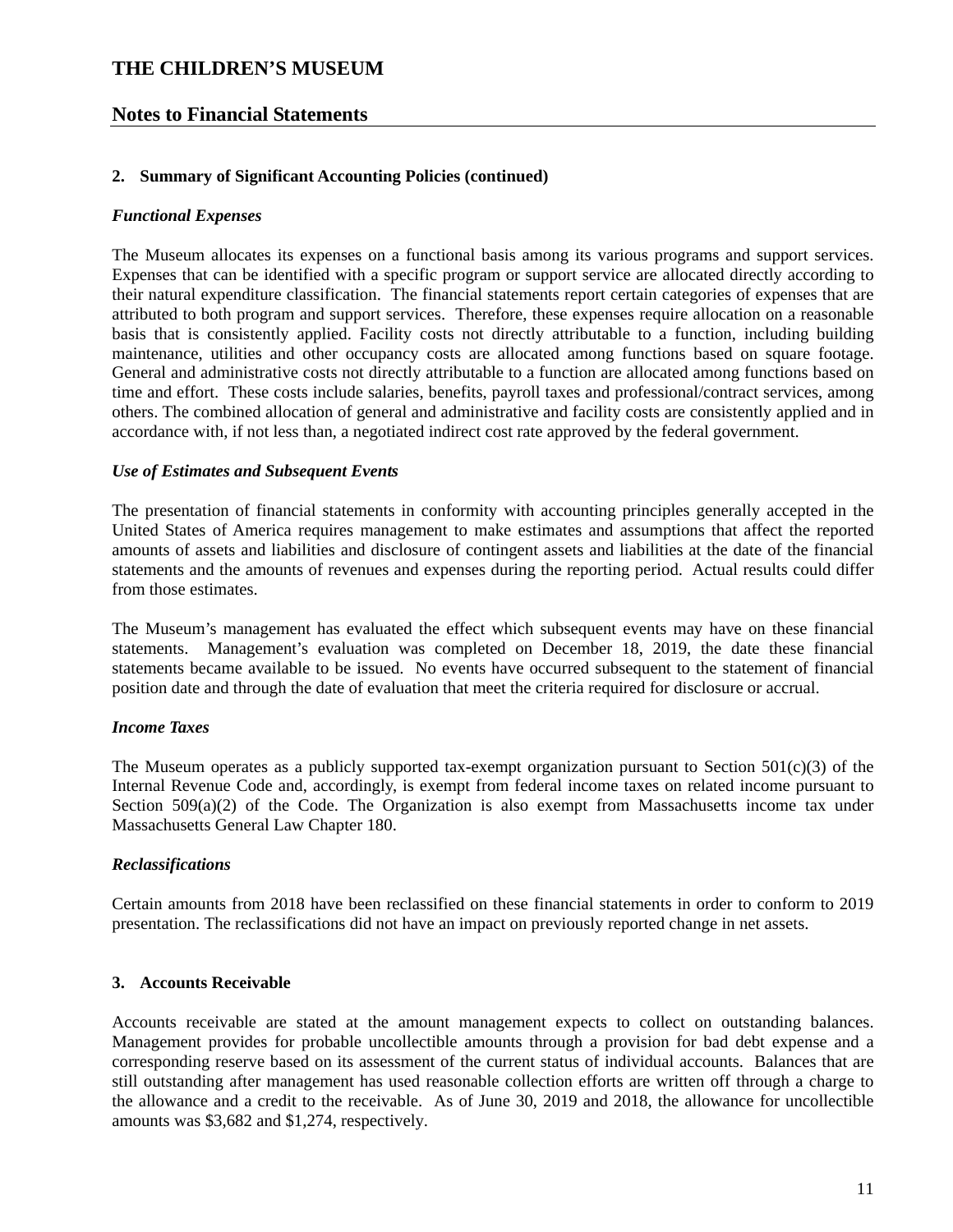### **Notes to Financial Statements**

### **4. Pledges Receivable**

Pledges as of June 30, 2019 and 2018 consisted of the following:

| 2019                                          |               |          | 2018          |
|-----------------------------------------------|---------------|----------|---------------|
| Receivable in less than one year:             |               |          |               |
| Corporations                                  | \$            | 115,414  | \$<br>4,959   |
| Foundations                                   |               | 5,000    | 75,000        |
| Government                                    |               | 270,677  | 231,631       |
| Individuals                                   |               | 50,000   |               |
|                                               |               | 441,091  | 311,590       |
| Less - allowance for uncollectible pledges    |               | (7, 466) | (3,557)       |
| Net pledges receivable in less than one year  | \$.           | 433,625  | 308,033       |
| Receivable in one to five years:              |               |          |               |
| Foundations                                   | $\mathcal{S}$ | 110,581  | \$            |
| Individuals                                   |               | 100,000  |               |
|                                               |               | 210,581  |               |
| Less - discount to net present value          |               | (4,367)  |               |
| Less - allowance for uncollectible pledges    |               | (8,317)  |               |
| Net pledges receivable in one to five years   |               | 197,897  |               |
| <b>Interest in Charitable Remainder Trust</b> |               | 190,900  | 190,900       |
| Net pledges receivable, non-current portion   | \$            | 388,797  | \$<br>190,900 |

Pledges expected to be collected within one year are recorded at their net realizable value. Pledges that are expected to be collected in future years are recorded at the net present value of estimated future cash flows.

The present value of estimated future cash flows was measured utilizing a discount rate of 1.71% for the year ended June 30, 2019, an estimate of the risk free rate of return.

The Museum has been named the beneficiary of an irrevocable charitable remainder trust. Upon the death of the beneficiary, the Museum will receive a share of the remaining trust property. The Museum's interest in the remainder of the trust is adjusted annually based upon the trust's market value, actuarial tables and discounting at prevailing market rates. An adjustment to the charitable remainder trust was not recorded in 2019 or 2018 because it was not material.

At June 30, 2019, the Museum had conditional pledges of \$494,933 which will not be recognized as assets in the statements of financial position until such time as the Museum meets the conditions of the promises to give.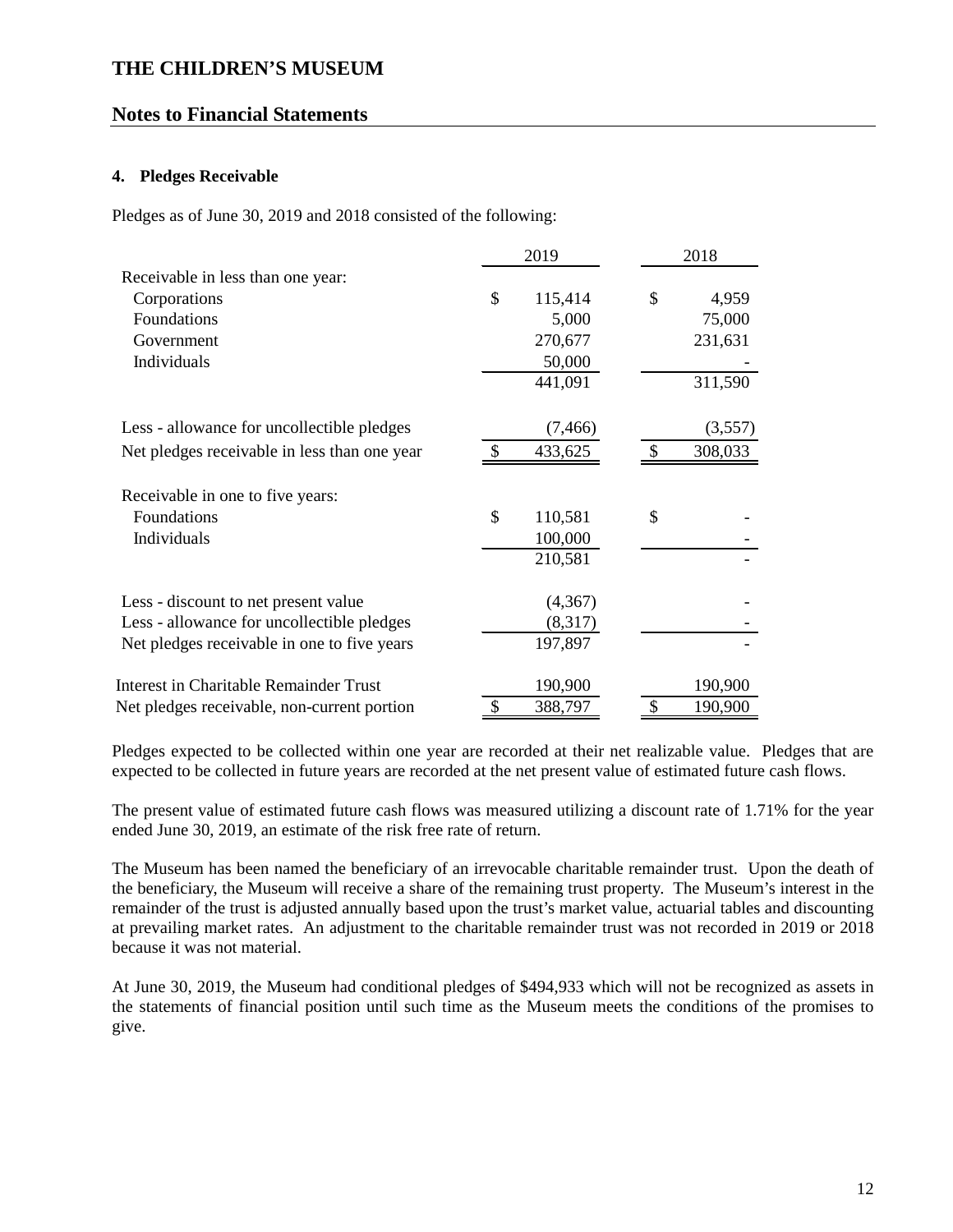# **Notes to Financial Statements**

### **5. Endowment**

Activity in the Museum's endowment funds for the years ended June 30, 2019 and 2018 was:

|                                                                  |               |                                      |                                   | 2019                |                  |  |
|------------------------------------------------------------------|---------------|--------------------------------------|-----------------------------------|---------------------|------------------|--|
|                                                                  |               | <b>Without Donor</b><br>Restrictions | <b>With Donor</b><br>Restrictions |                     | Total            |  |
| Balance at beginning of year                                     | \$            | 6,675,098                            | \$                                | 9,719,526           | \$<br>16,394,624 |  |
| Contributions                                                    |               |                                      |                                   | 141,693             | 141,693          |  |
| Net investment return                                            |               | 190,445                              |                                   | 281,956             | 472,401          |  |
| Transfer                                                         |               |                                      |                                   | 10,000              | 10,000           |  |
| Amounts appropriated for operations per                          |               |                                      |                                   |                     |                  |  |
| spending policy                                                  |               | (293,087)                            |                                   | (423,009)           | (716,096)        |  |
| Balance at end of year                                           |               | 6,572,456                            | \$                                | 9,730,166           | \$<br>16,302,622 |  |
|                                                                  |               |                                      |                                   | 2018                |                  |  |
|                                                                  |               | <b>Without Donor</b>                 |                                   | With Donor          |                  |  |
|                                                                  |               | <b>Restrictions</b>                  |                                   | <b>Restrictions</b> | Total            |  |
| Balance at beginning of year                                     | $\mathcal{S}$ | 6,492,823                            | \$                                | 9,448,742           | \$<br>15,941,565 |  |
| Contributions                                                    |               |                                      |                                   | 5,150               | 5,150            |  |
| Net investment return<br>Amounts appropriated for operations per |               | 471,966                              |                                   | 682,423             | 1,154,389        |  |
| spending policy                                                  |               | (289, 691)                           |                                   | (416,789)           | (706, 480)       |  |
| Balance at end of year                                           | \$            | 6,675,098                            | \$                                | 9,719,526           | \$<br>16,394,624 |  |

The Museum's endowment consists of donor-restricted endowment funds established for a variety of purposes and Board designated funds that bear no donor restrictions. Net assets associated with endowment funds are classified and reported based on the existence or absence of donor-imposed restrictions.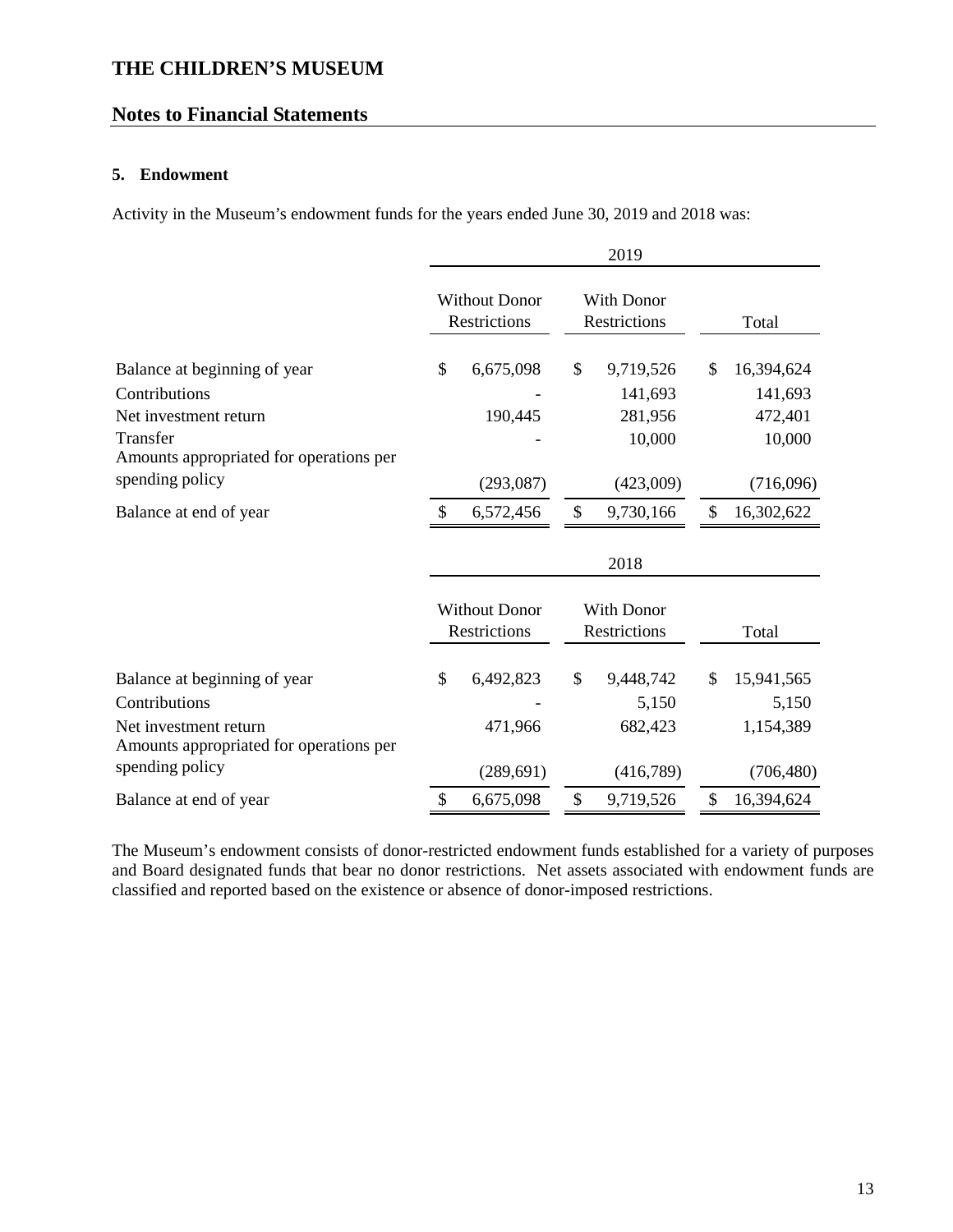### **Notes to Financial Statements**

#### **5. Endowment (continued)**

Endowment net asset composition by type of fund at June 30, 2019 and 2018, respectively, were:

|                                                                                                                                                                                  | 2019                                 |                                      |                                          |                                   |    |                        |  |
|----------------------------------------------------------------------------------------------------------------------------------------------------------------------------------|--------------------------------------|--------------------------------------|------------------------------------------|-----------------------------------|----|------------------------|--|
|                                                                                                                                                                                  | <b>Without Donor</b><br>Restrictions |                                      | <b>With Donor</b><br><b>Restrictions</b> |                                   |    | Total                  |  |
| Quasi-Endowment Fund<br><b>Board Designated Fund</b><br>Donor-restricted endowment funds:<br>Original donor-restricted gift amount<br>required to be maintained in perpetuity by | \$                                   | 2,159,161<br>4,413,295               | \$                                       |                                   | \$ | 2,159,161<br>4,413,295 |  |
| donor<br>Accumulated investment gains                                                                                                                                            |                                      |                                      |                                          | 4,387,125<br>5,343,041            |    | 4,387,125<br>5,343,041 |  |
| Total                                                                                                                                                                            | \$                                   | 6,572,456                            | \$                                       | 9,730,166                         | \$ | 16,302,622             |  |
|                                                                                                                                                                                  |                                      |                                      |                                          | 2018                              |    |                        |  |
|                                                                                                                                                                                  |                                      | <b>Without Donor</b><br>Restrictions |                                          | <b>With Donor</b><br>Restrictions |    | Total                  |  |
| Quasi-Endowment Fund<br><b>Board Designated Fund</b><br>Donor-restricted endowment funds:<br>Original donor-restricted gift amount                                               | \$                                   | 2,192,881<br>4,482,217               | \$                                       |                                   | \$ | 2,192,881<br>4,482,217 |  |
| required to be maintained in perpetuity by<br>donor                                                                                                                              |                                      |                                      |                                          | 4,235,432                         |    | 4,235,432              |  |
| Accumulated investment gains                                                                                                                                                     |                                      |                                      |                                          | 5,484,094                         |    | 5,484,094              |  |
| Total                                                                                                                                                                            | \$                                   | 6,675,098                            | \$                                       | 9,719,526                         | \$ | 16,394,624             |  |

The Museum has interpreted the *Uniform Prudent Management of Institutional Funds Act of 2006* ("UPMIFA") as requiring the preservation of the fair value of the original gift as of the gift date of the donorrestricted endowment funds absent explicit donor stipulations to the contrary. As a result of this interpretation, the Museum classifies as donor restricted net assets held in perpetuity (a) the original value of gifts donated to the perpetual endowment, (b) the original value of subsequent gifts to the perpetual endowment, and (c) accumulations to the perpetual endowment made in accordance with the direction of the applicable donor gift instrument at the time the accumulation is added to the fund. The remaining portion of the donor-restricted endowment fund that is not classified as net assets held in perpetuity is classified as net assets with donor restrictions until appropriated and expended. Accordingly, the income earned and appreciation/depreciation of the perpetual endowment has been classified as net assets with donor restrictions subject to endowment spending policy and appropriation.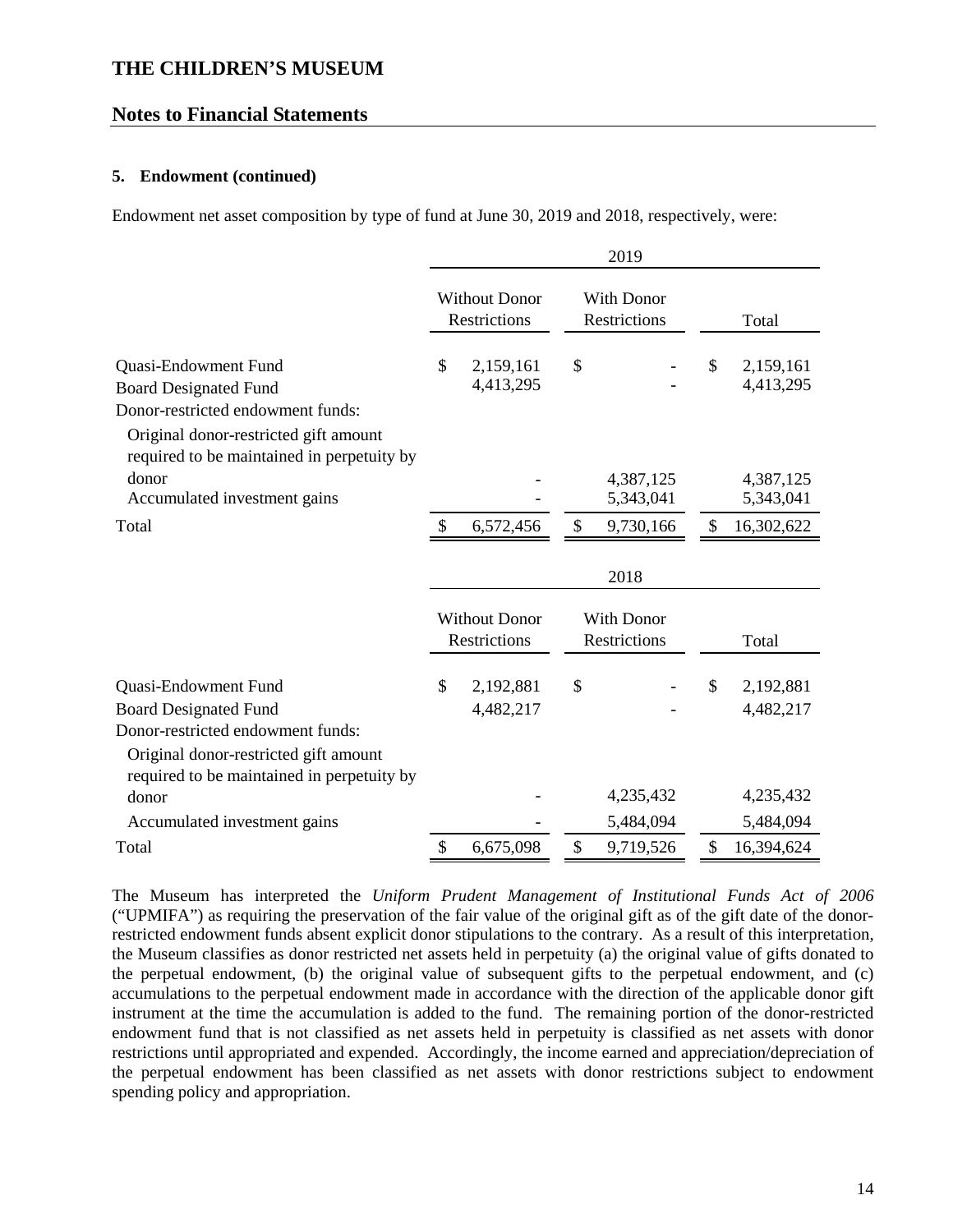### **Notes to Financial Statements**

#### **5. Endowment (continued)**

In accordance with UPMIFA, the Museum considers the following factors in making a determination to appropriate or accumulate donor-restricted endowment funds:

- (1) The duration and preservation of the fund
- (2) The purposes of the organization and the donor-restricted endowment fund
- (3) General economic conditions
- (4) The possible effect of inflation and deflation
- (5) The expected total return from income and the appreciation of investments
- (6) Other resources of the organization
- (7) The investment policies of the organization.

Accordingly, under the Museum's endowment spending policy, four-and-a-half percent of the average of the fair value of each of the previous twelve quarters is appropriated to support the current operations. For the years ended June 30, 2019 and 2018, the amounts drawn down from the endowment per the Museum's spending policy were \$716,096 and \$706,480, respectively. Amounts appropriated for current operations include the spending policy net of investment management and custody fees.

#### **6. Marketable Securities**

Marketable securities at June 30, 2019 and 2018 consisted of the following:

|                   |                 | 2018         |                  |  |  |
|-------------------|-----------------|--------------|------------------|--|--|
| Fair Value        | Cost (Average)  | Fair Value   | Cost (Average)   |  |  |
| 10,488,591<br>SS. | 11,159,746<br>S | \$16,330,956 | 16,716,408<br>\$ |  |  |
| 62,991            | 62,970          | 63,668       | 63,778           |  |  |
| 5,751,040         | 5,000,000       |              |                  |  |  |
| 16,302,622        | 16,222,716      | 16,394,624   | 16,780,186       |  |  |
|                   |                 | 2019         |                  |  |  |

The Multi-Asset Fund incurs annual management and other fees which were approximately 0.61% and 0.94% of the Fund's net asset value during the years ended June 30, 2019 and 2018, respectively. The Short-Term Fund incurs annual management and other fees which were approximately .23% and .24% of the Fund's net asset value during the years ended June 30, 2019 and 2018, respectively. The TIFF Centerstone Fund, L.P. ("TCF") charges annual management fees which are approximately .35% of the capital account of each limited partner. In conjunction with an agreement between the Museum and TIFF, on January 1, 2019 the Museum moved \$5 million in assets from the TIFF Multi-Asset Fund ("MAF") to the TIFF Centerstone Fund, L.P. ("TCF") and paid a .50% exit fee. As part of this agreement, TIFF agreed to amortize the total amount of the fee over 5 years against the .35% annual management fee paid to TCF. The management fee will be reduced each year by approximately \$5,025, provided that the management fee for any year will not be reduced by more than 25% of the management fee payable prior to such reduction. In the event that the 25% limit is reached, any excess reduction amount will be carried forward to future quarters.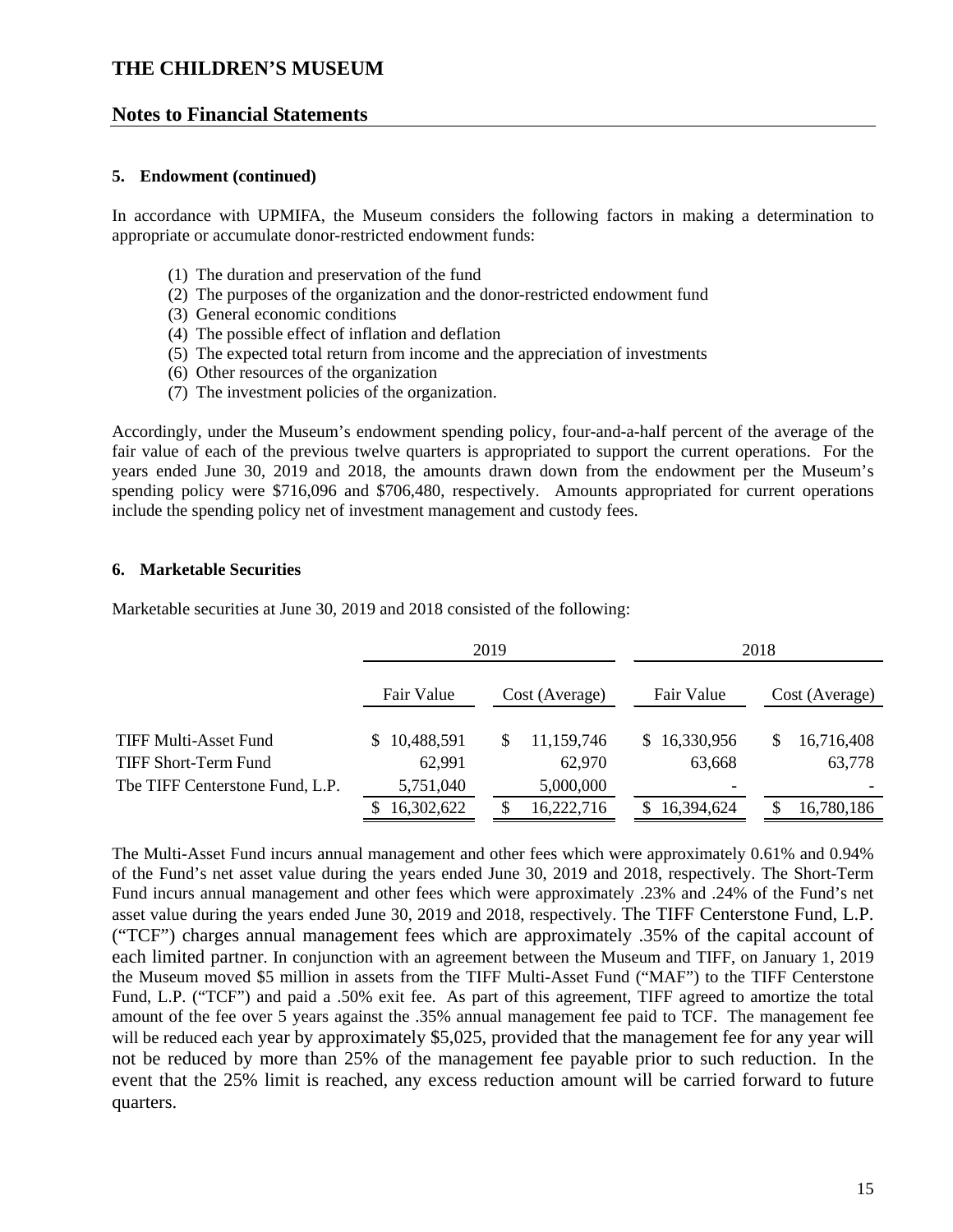### **Notes to Financial Statements**

#### **6. Marketable Securities (continued)**

In addition, the Multi-Asset Fund charges entry fees on purchases and exit fees on redemptions at the rate of .50% with the exception of drawdowns for the spending policy up to 6% of the fund value. The Short-Term Fund and Centerstone Fund do not charge purchase or exit fees. The redemption frequency of the Multi-Asset and Short-Term Funds are daily and there is no redemption notice period. The Centerstone Fund allows redemptions at the end of each quarter with 75 days' prior written notice. As of June 30, 2019 and 2018, there were no unfunded commitments.

### **7. Property, Exhibits and Equipment**

Property, exhibits and equipment consisted of the following at June 30, 2019 and 2018:

|                                    | 2019            | 2018             |
|------------------------------------|-----------------|------------------|
|                                    |                 |                  |
| Property and land                  | 49,622,946<br>S | \$<br>49,455,227 |
| Equipment and furniture            | 2,327,908       | 2,385,259        |
| <b>Exhibits</b>                    | 10,602,417      | 10,608,067       |
| Construction in process:           |                 |                  |
| Building additions and renovations | 18,059          | 55,380           |
| Exhibits                           | 860,123         | 488,738          |
|                                    | 63,431,453      | 62,992,671       |
| Less - accumulated depreciation    | (33,082,537)    | (31,037,876)     |
|                                    | 30,348,916      | S<br>31,954,795  |

Depreciation expense during the years ended June 30, 2019 and 2018 was \$2,122,862 and \$2,300,776, respectively. During the years ended June 30, 2019 and 2018, the Museum disposed of certain fully depreciated property, exhibits and equipment with an original cost of \$78,201 and \$2,146,529, respectively.

#### **8. Other Assets**

Other assets consisted of the following at June 30, 2019 and 2018:

|                                                                                                                                                     | 2019 |                    | 2018 |                    |
|-----------------------------------------------------------------------------------------------------------------------------------------------------|------|--------------------|------|--------------------|
| Deferred leasing costs, net of accumulated<br>amortization of \$279,228 and \$218,540 at June<br>30, 2019 and 2018, respectively<br>Rent receivable | S    | 222,464<br>236,738 | S    | 212,270<br>329,425 |
|                                                                                                                                                     |      | 459,202            |      | 541,695            |

Amortization of the deferred leasing costs during the years ended June 30, 2019 and 2018 was \$60,688 and \$53,669, respectively. During the year ended June 30, 2019, the Museum recognized a loss of \$89,791 on unamortized deferred leasing costs upon termination of the associated lease.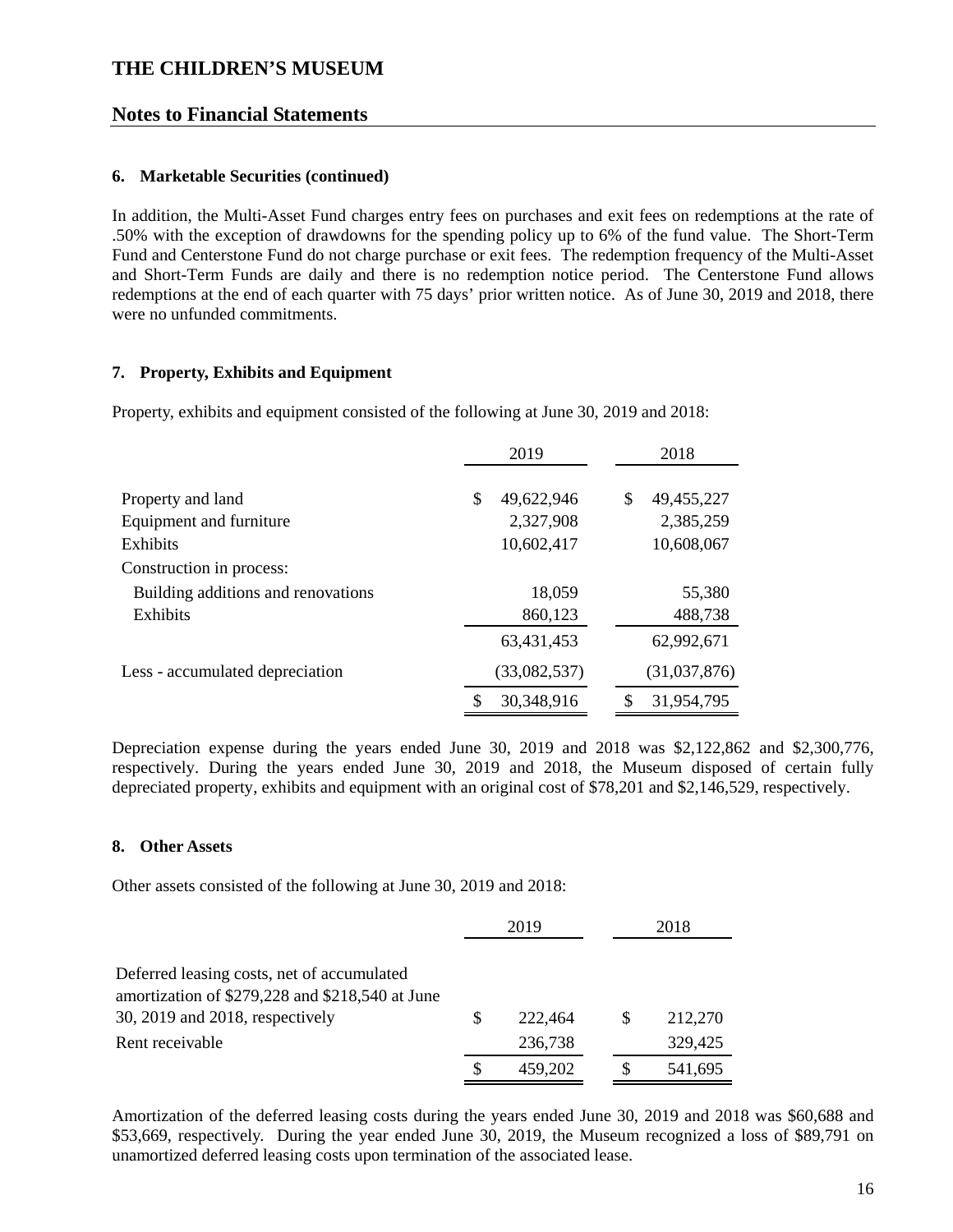### **Notes to Financial Statements**

### **8. Other Assets (continued)**

Amortization expense of the deferred leasing costs for each of the following five years and thereafter is as follows:

| Years ending June 30, | Amount       |
|-----------------------|--------------|
| 2020                  | \$<br>44,133 |
| 2021                  | 31,669       |
| 2022                  | 24,769       |
| 2023                  | 24,036       |
| 2024                  | 16,966       |
| Thereafter            | 80,891       |

### **9. Catering Agreement**

Effective January 1, 2018, the Museum entered into a catering agreement with a third-party to provide catering services at the Museum for a 10-year term. Under the terms of the agreement, the catering company has the exclusive rights to provide substantially all catering services at the Museum. The agreement is cancelable by either party during its term upon ninety days prior notice. The Museum is entitled to an annual percentage of gross catering revenues generated at the Museum for each year under the term of the agreement. In addition, the catering company agreed to pay the Museum a \$400,000 fee which the Museum has recorded as deferred revenue and is amortizing to revenue on a straight-line basis over the term of the agreement. During the year ended June 30, 2019, the Museum recognized \$60,000 of the fee which is included in contracts revenue on the statement of activities and changes in nets assets.

### **10. Bonds Payable**

On September 26, 2006, the Museum issued \$30 million in Variable Rate Demand Revenue Bonds through the Massachusetts Development Finance Agency ("MDFA"). Bond proceeds were used, in part, to refinance The Children's Museum Issue Series 2001 bond issuance which had an outstanding balance of \$6,905,000 at the time of the refinancing. Bond proceeds also provided the financing associated with a renovation and construction project which was completed in 2007.

On July 2, 2012, and consistent with the provisions provided for in the original MDFA bond agreement (the "Agreement"), Citizens Bank (the "Bank") purchased the Museum's outstanding bond obligations of \$18 million. Under the terms of the purchase, the Museum is obligated to pay variable interest at a rate based on adjusted LIBOR and is subject to certain restrictive covenants including attaining certain liquidity and debt service covenants and additional indebtedness. In addition, the Museum entered into swap agreements (see Note 11) that provide for fixed interest rate payments on a significant portion of its outstanding debt.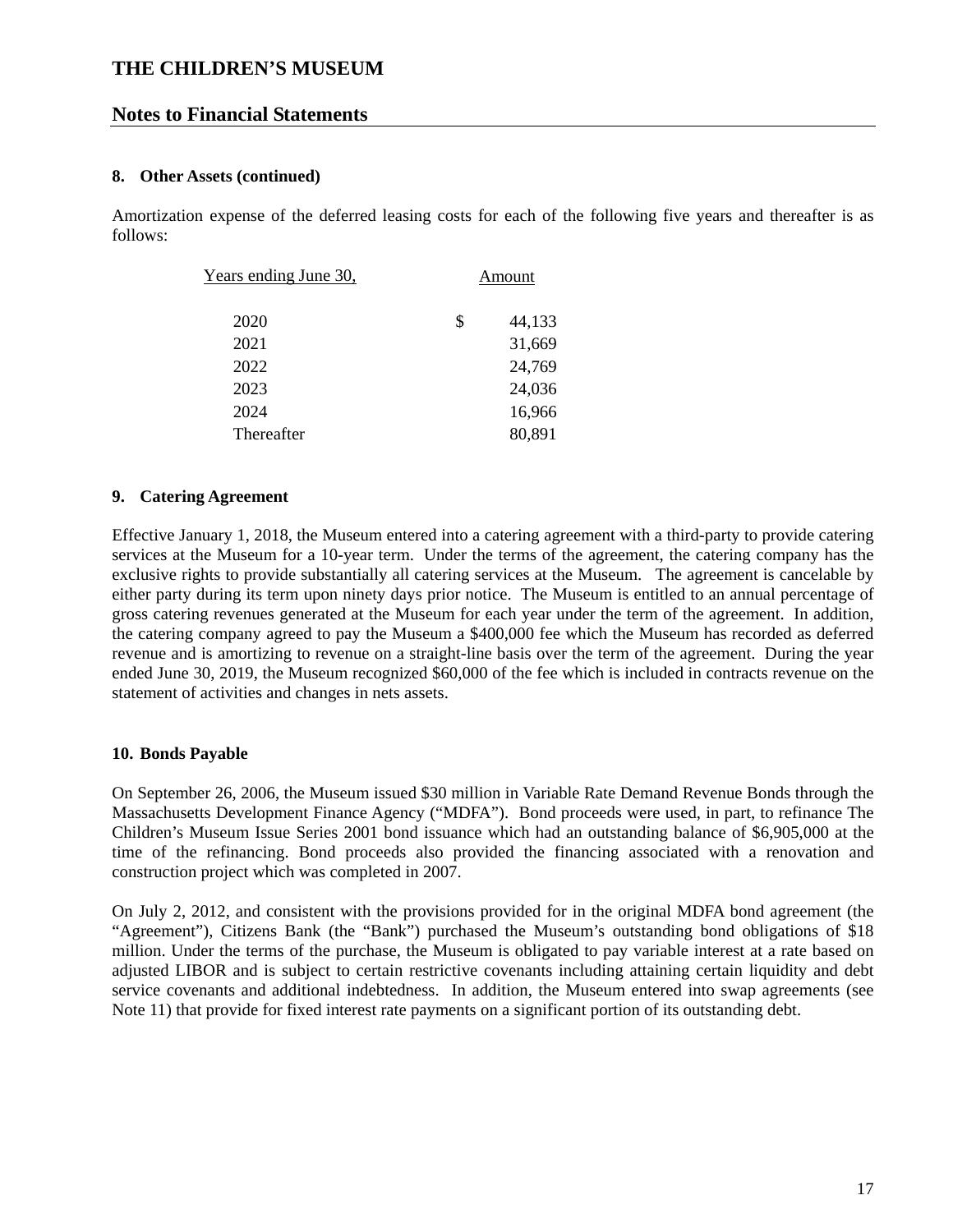### **Notes to Financial Statements**

#### **10. Bonds Payable (continued)**

The bonds mature on April 1, 2036 as provided for in the original bond issuance through MDFA. Interest on the bonds is payable monthly and the principal is payable each April 1. During the years ended June 30, 2019 and 2018, the sum of the interest on the bonds and the amortization of the bond issuance costs was \$416,379 and \$400,530, respectively, of which \$17,353 and \$18,394 was amortization of the bond issuance costs.

Under the terms of the agreement, the Museum is subject to certain restrictive covenants involving attaining certain liquidity ratios, additional indebtedness, and the use of assets financed by the bonds. The Museum was in compliance with all debt covenant requirements at June 30, 2019.

The bond issue requires future principal repayments in accordance with the following schedule:

| Years ending June 30, | Amount        |
|-----------------------|---------------|
| 2020                  | \$<br>500,000 |
| 2021                  | 500,000       |
| 2022                  | 500,000       |
| 2023                  | 500,000       |
| 2024                  | 500,000       |
| Thereafter            | 9,250,000     |
|                       |               |

Amortization expense of the bond issuance costs for each of the following five years and thereafter is as follows:

| <u>Years ending June 30,</u> | Amount       |
|------------------------------|--------------|
| 2020                         | \$<br>16,312 |
| 2021                         | 15,618       |
| 2022                         | 14,924       |
| 2023                         | 14,229       |
| 2024                         | 13,535       |
| Thereafter                   | 108,283      |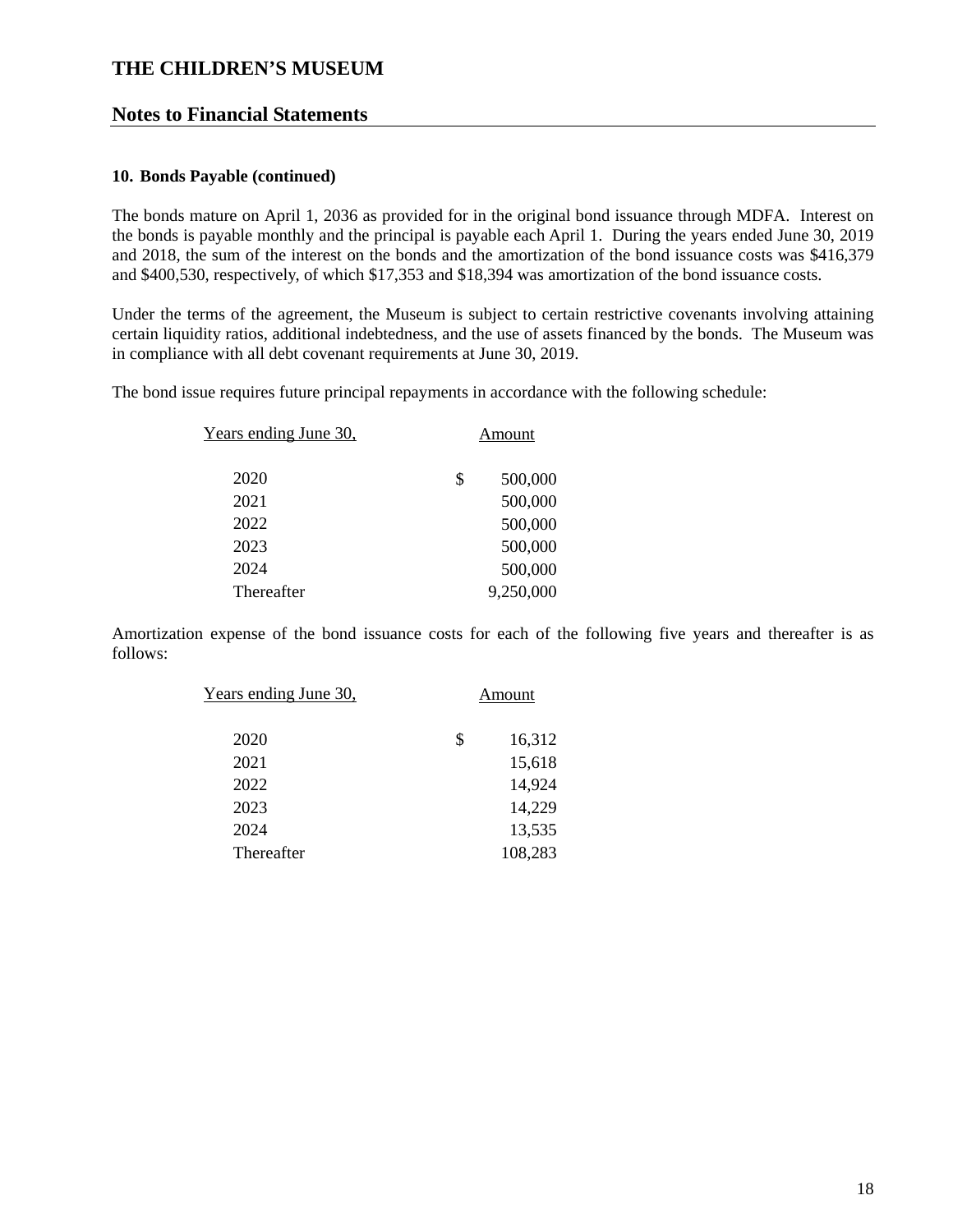### **Notes to Financial Statements**

#### **11. Derivative Instruments**

The Museum entered into two interest rate swap agreements on July 2, 2012 and April 27, 2016 with the Bank. The swap agreements were designated as a cash flow hedge of the floating-rate debt. The effect of the swaps is to convert floating-rate interest expense to fixed-rate interest expense. Under the 2012 interest rate contract, the Museum makes the variable interest payments required under the bond indenture and either receives or pays additional interest to arrive at a fixed rate of 1.4225%. Under the 2016 interest rate contract, which applies to interest payments after July 1, 2022, the Museum will make the variable interest payments required under the bond indenture and either receive or pay additional interest to arrive at a fixed rate of 1.895%. The fair value of the swap contracts was a liability of \$287,516 and an asset of \$258,973 at June 30, 2019 and 2018, respectively.

The estimated fair value of the interest rate swap agreements was computed by using the net present value of the difference between fixed and floating future cash flows estimated through the use of various forward interest rate yield curves. The net unrealized gain or loss on the interest rate swaps is reflected in the statement of activities and changes in net assets.

### **12. Fair Value Disclosures**

The valuation of the Museum's assets and liabilities within the fair value hierarchy, as described in Note 2, consisted of the following at June 30, 2019 and 2018, respectively:

|                                           |         | 2019          |         |  |  |  |  |  |  |
|-------------------------------------------|---------|---------------|---------|--|--|--|--|--|--|
|                                           | Level 1 | Level 2       | Level 3 |  |  |  |  |  |  |
| <b>Liabilities:</b><br>Interest rate swap | \$      | \$<br>287,516 | \$      |  |  |  |  |  |  |
|                                           |         | 2018          |         |  |  |  |  |  |  |
|                                           | Level 1 | Level 2       | Level 3 |  |  |  |  |  |  |
| Assets:<br>Interest rate swap             | \$      | 258,973<br>\$ | \$      |  |  |  |  |  |  |

As described in Note 2, the Museum estimates the fair value of its marketable securities using the net asset value per share of the investments.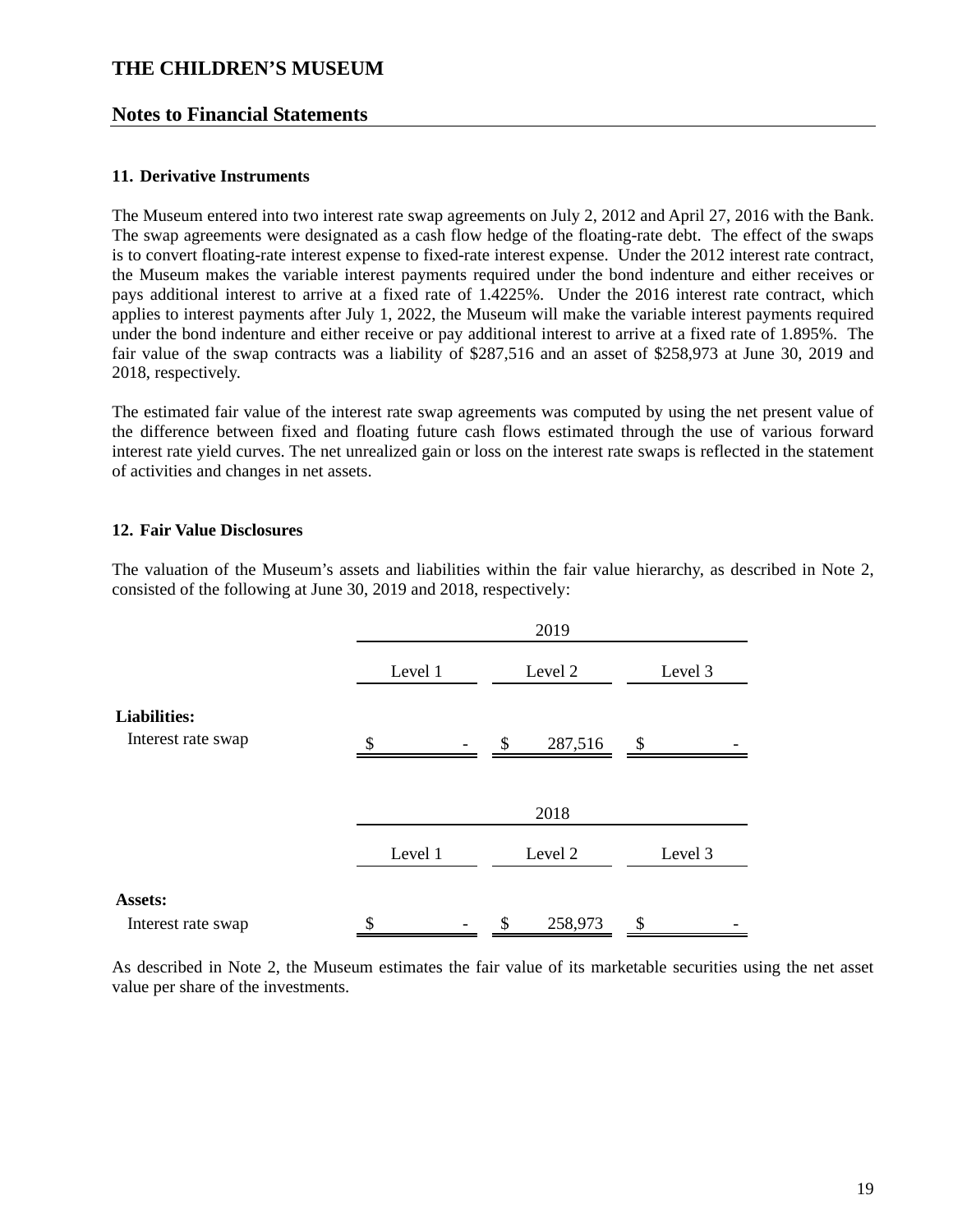# **Notes to Financial Statements**

# **13. Net Assets with Donor Restrictions**

Net assets with donor restrictions consisted of the following as of June 30, 2019 and 2018:

|                                                                     | 2019                 | 2018                 |
|---------------------------------------------------------------------|----------------------|----------------------|
|                                                                     |                      |                      |
| Subject to expenditure for a specified purpose:<br>Exhibits         | \$<br>985,544        | \$<br>1,023,592      |
| Capital improvements                                                | 511,755              | 532,764              |
|                                                                     | 358,519              |                      |
| Community engagement                                                |                      | 269,764              |
| Discounted admissions and programming                               | 231,100              | 114,800              |
| Program development                                                 | 132,000              |                      |
| <b>Educational programs</b>                                         | 124,080              | 124,438              |
| Early childhood                                                     | 33,028               | 8,088                |
| Operations                                                          | 7,382                | 38,518               |
|                                                                     | 2,383,408            | 2,111,964            |
| Subject to the passage of time:                                     |                      |                      |
| Beneficial interest in charitable trust held by others              | 190,900              | 190,900              |
| Endowments:                                                         |                      |                      |
| Accumulated investment gains subject to the                         |                      |                      |
| Museum's endowment spending policy:                                 |                      |                      |
| <b>Educational programs</b>                                         | 1,920,761            | 1,984,317            |
| Cultural programs                                                   | 1,787,450            | 1,826,032            |
| Early childhood education/programs                                  | 687,009              | 700,210              |
| Collections                                                         | 491,552              | 505,152              |
| Discounted admissions                                               | 233,183              | 239,934              |
| General use                                                         | 223,086              | 228,449              |
|                                                                     | 5,343,041            | 5,484,094            |
|                                                                     |                      |                      |
| Net assets restricted in perpetuity:<br><b>Educational programs</b> |                      |                      |
| Cultural programs                                                   | 2,149,095<br>682,715 | 2,149,095<br>682,715 |
|                                                                     |                      |                      |
| Early childhood education/programs<br>Collections                   | 786,602              | 650,000              |
| Discounted admissions                                               | 418,235<br>200,000   | 413,144              |
| General use                                                         |                      | 200,000<br>140,478   |
|                                                                     | 150,478<br>4,387,125 | 4,235,432            |
|                                                                     | \$12,304,474         | \$12,022,390         |
|                                                                     |                      |                      |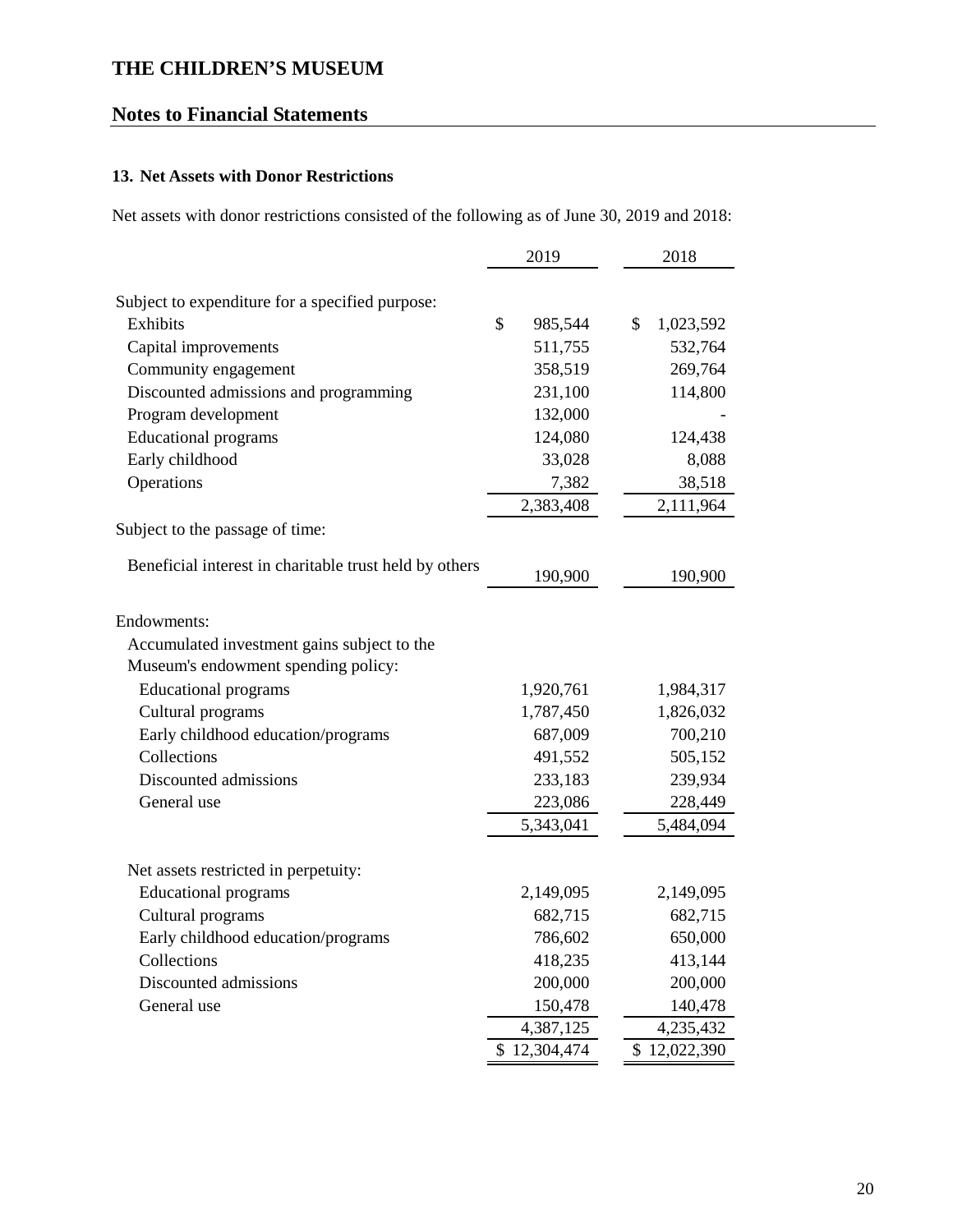### **Notes to Financial Statements**

#### **13. Net Assets with Donor Restrictions (continued)**

Net assets released from restrictions for the years ending June 30, 2019 and 2018 were as follows:

|                                       | 2019 |           | 2018          |
|---------------------------------------|------|-----------|---------------|
|                                       |      |           |               |
| Satisfaction of purpose restrictions: |      |           |               |
| Exhibits                              | \$   | 307,017   | \$<br>228,489 |
| Capital improvements                  |      | 56,010    | 11,336        |
| Community engagement                  |      | 284,511   | 140,483       |
| Discounted admissions and programming |      | 404,446   | 304,411       |
| Educational programs                  |      | 163,001   | 219,499       |
| Early childhood                       |      | 14,559    | 7,874         |
| Operations                            |      | 33,618    | 53,854        |
|                                       | \$   | 1,263,162 | \$<br>965,946 |

#### **14. Note Payable**

In May 2007, the Museum borrowed \$900,000 from the City of Boston, the proceeds of which were used to finance the building renovations. The loan bears interest at 1% and has a term of fifty years, at which time the outstanding balance and accrued interest will be due and payable. Interest has been imputed at the risk-free rate of 3.8% at the time the loan was made. The dollar value of the difference between the stated rate of 1% and the imputed rate of 3.8% was recorded as a contribution during year end June 30, 2007. The associated interest expense is recorded over the term of the loan, and was \$11,979 and \$11,541 during the years ended June 30, 2019 and 2018, respectively. Amounts shown as notes payable on the statement of financial position were \$327,216 and \$315,237 on June 30, 2019 and 2018, respectively.

#### **15. Line-of-Credit**

The Museum has a line-of-credit with its bank permitting advances up to \$1,000,000. Advances bear interest at the LIBOR rate plus 2.75%. The line-of-credit agreement was extended through January 31, 2021. There were no outstanding balances on the line-of-credit at June 30, 2019 and 2018, or during the years then ended.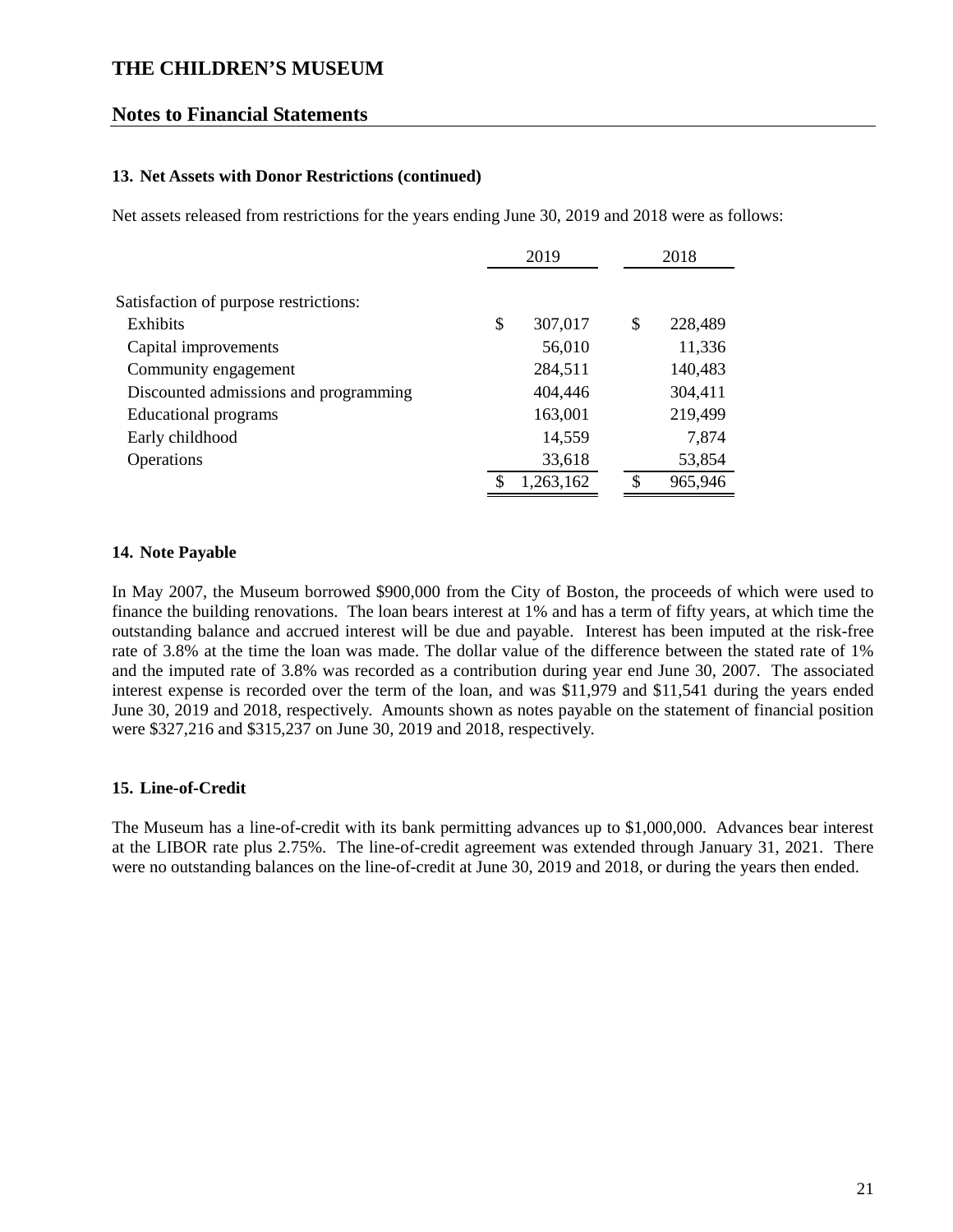### **Notes to Financial Statements**

#### **16. Availability and Liquidity**

The Museum's financial assets available for general expenditure, that is, without donor or other restrictions limiting their use, within one year of the statements of financial position date at June 30, 2019 and 2018, were comprised of the following:

|                                         |    | 2019      |  |  | 2018        |
|-----------------------------------------|----|-----------|--|--|-------------|
|                                         |    |           |  |  |             |
| Cash and cash equivalents               | S. | 5,917,806 |  |  | \$5,377,898 |
| Accounts receivable                     |    | 204,198   |  |  | 145,288     |
| Pledges receivable                      |    | 91,527    |  |  | 69,033      |
| Endowment spending policy distributions |    | 313,921   |  |  | 309,276     |
|                                         |    | 6,527,452 |  |  | 5,901,495   |

The Museum's endowment funds consist of donor-restricted endowments and funds designated by the board as endowments (Board Designated and Quasi Endowment funds). Income from donor-restricted endowments is restricted for specific purposes, with the exception of the amounts available for general use. Donor-restricted endowment funds are not available for general expenditure.

The Museum's Quasi Endowment of \$2,159,161 and \$2,192,881 at June 30, 2019 and 2018, respectively, is subject to an annual spending policy of four-and-a-half percent of the average fair value of each of the previous twelve quarters. Although the Museum does not intend to spend from this Quasi Endowment, these amounts could be made available if necessary.

The Museum's Board Designated endowment of \$4,413,295 and \$4,482,217 at June 30, 2019 and 2018, respectively, is subject to an annual spending policy of four-and-a-half percent of the average fair value of each of the previous twelve quarters. Although the Museum does not intend to spend from this Board Designated Endowment (other than amounts appropriated for capital and other projects as part of the Board's annual budget approval), these amounts could be made available, if necessary.

The Museum cash accounts include a tenant account (not included in the above cash and cash equivalents total) with a balance of \$815,119 and \$2,530,633 at June 30, 2019 and 2018, respectively, which is used to fund expenses related to tenant activities and to make all debt service payments. Although the Museum does not intend to use these funds for operations, these funds (other than those required for debt service) could be made available, if necessary.

As part of the Museum's liquidity management plan, the Museum invests cash in excess of daily requirements in short-term investments. Additionally, the Museum maintains a \$1,000,000 line-of- credit, as discussed more in Note 15. As of June 30, 2019 and 2018, \$1,000,000 remained available on the Museum's line-of-credit.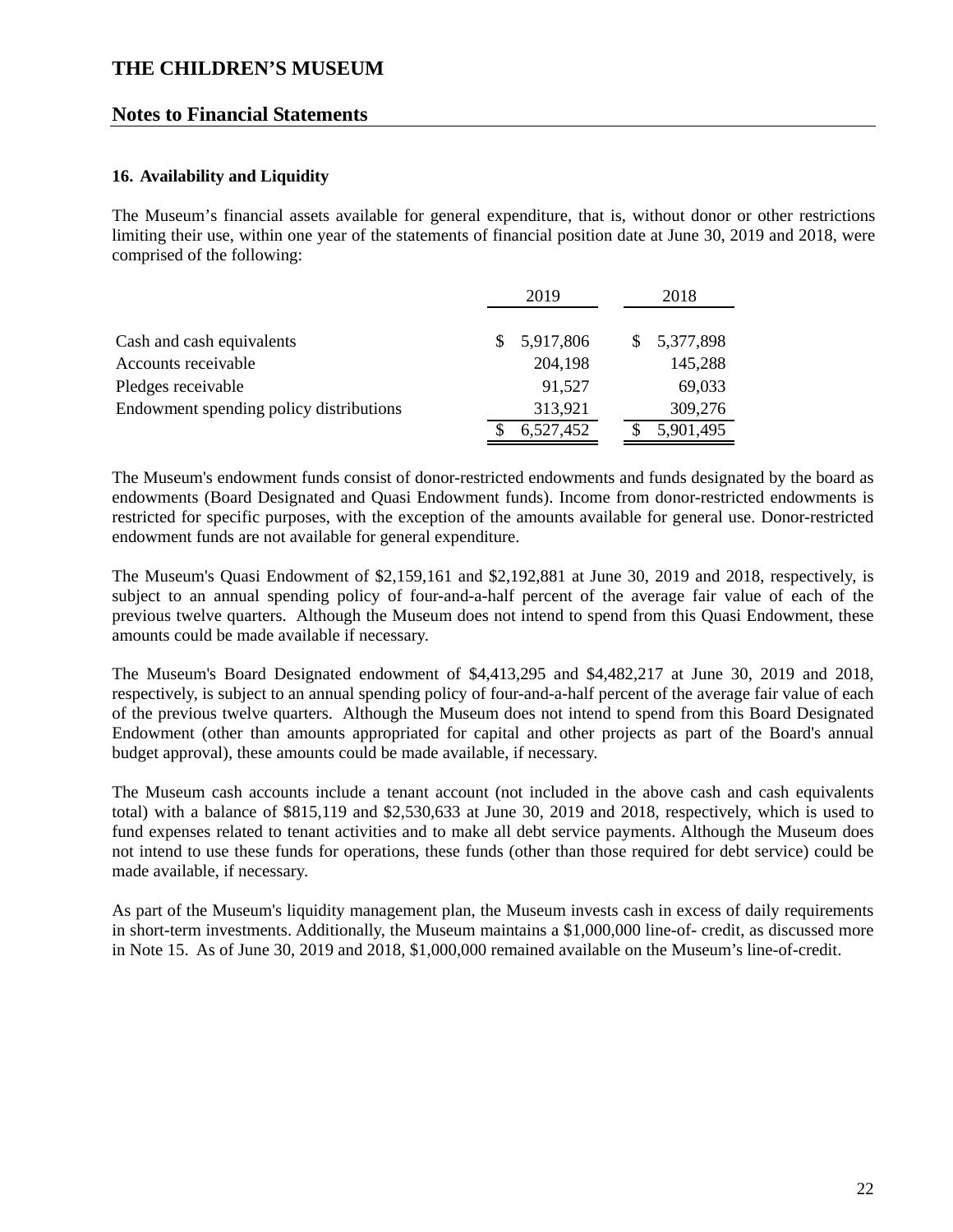### **Notes to Financial Statements**

#### **17. Retirement Plan**

The Museum participates in a contributory retirement plan and makes contributions to the plan for the benefit of all eligible employees. The Museum's contributions were \$102,991 and \$99,936 for the years ended June 30, 2019 and 2018, respectively.

#### **18. Advertising Costs**

The Museum expenses the costs of advertising when the advertisement takes place. Advertising expenses for the years ended June 30, 2019 and 2018 were \$179,792 and \$214,025, respectively.

#### **19. Rental Income**

The Museum leases a portion of its space to outside tenants. Minimum future base rentals to be received on these leases are:

| <u>Years ending June 30.</u> |   | Amount    |
|------------------------------|---|-----------|
| 2020                         | S | 1,816,471 |
| 2021                         |   | 1,771,058 |
| 2022                         |   | 1,552,268 |
| 2023                         |   | 1,249,330 |
| 2024                         |   | 557,721   |
| Thereafter                   |   | 2,653,335 |

#### **20. Lease**

In 2000, the Museum entered into a twenty-year non-cancellable lease for exhibit production and storage space. The lease requires the Museum to pay base rental payments, real estate taxes and insurance. Rent expense was \$117,809 and \$125,429 for the years ended June 30, 2019 and 2018, respectively, and is included in building operating costs on the statements of functional expenses. Future minimum base lease payments are \$114,976 for the year ending June 30, 2020.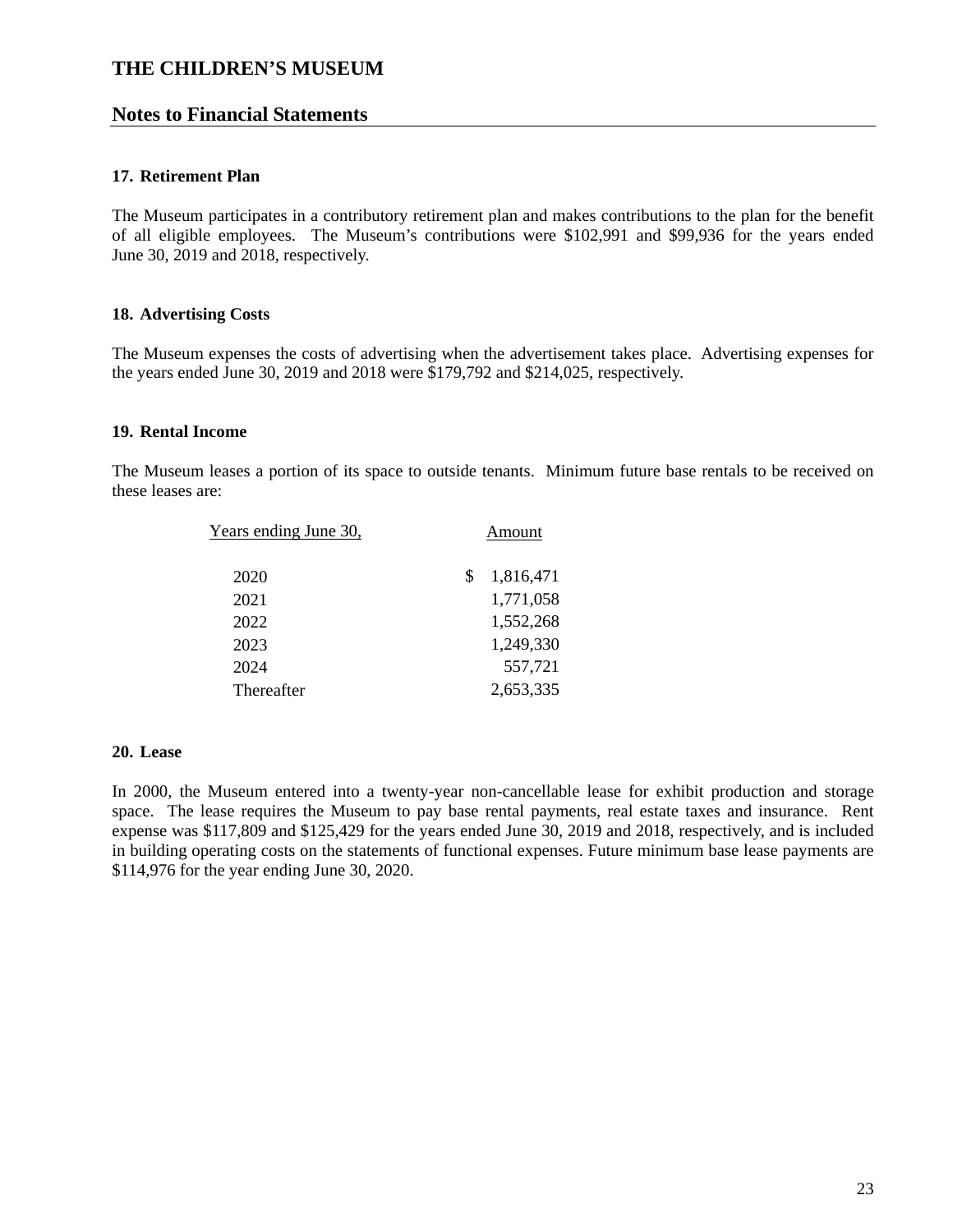### **Notes to Financial Statements**

### **21. In-Kind Contributions**

The Museum received in-kind contributions of services and materials in the amount of \$121,256 and \$60,542 during the years ending June 30, 2019 and 2018, respectively. The in-kind contributions were used in the following programs and supporting services for the years ending June 30, 2019 and 2018:

|                                                  |                     |                     |          |                             |          | 2019                    |               |                |                     |                                      |
|--------------------------------------------------|---------------------|---------------------|----------|-----------------------------|----------|-------------------------|---------------|----------------|---------------------|--------------------------------------|
|                                                  |                     | Visitor<br>Services |          | Museum<br>Programs          |          | <b>Facilities Costs</b> |               | Fundraising    |                     | Total                                |
| Supplies<br>Consulting services<br>Printing      | \$<br>$\mathcal{S}$ | 3,000<br>3,000      | \$<br>\$ | 40,616<br>75,000<br>115,616 | \$<br>\$ |                         | \$<br>\$      | 2,640<br>2,640 | \$<br>$\mathcal{S}$ | 43,616<br>75,000<br>2,640<br>121,256 |
|                                                  |                     |                     |          |                             |          | 2018                    |               |                |                     |                                      |
|                                                  |                     | Visitor<br>Services |          | Museum<br>Programs          |          | <b>Facilities Costs</b> |               | Fundraising    |                     | Total                                |
| Legal services<br>Food and reception<br>Printing | \$                  |                     | \$       |                             | \$       | 53,500                  | $\mathcal{S}$ | 4,479<br>2,563 | \$                  | 53,500<br>4,479<br>2,563             |
|                                                  | $\mathcal{S}$       |                     | \$       |                             | \$       | 53,500                  | \$            | 7,042          | \$                  | 60,542                               |

#### **22. Park Agreements**

On March 15, 2018, the Museum entered into two agreements with the City of Boston (the "City") related to the construction and operation of a park designed for public use and dedicated to the memory of Martin Richard, (the "Park"). The City, in collaboration with the Martin W. Richard Charitable Foundation, Inc., (the "Foundation"), has established a public park on land partially owned by the City and partially owned by the Museum. The Park has an elevated portion that is supported by a concrete garage built on the Museum's property, primarily for the benefit of the Museum. The Memorandum of Understanding and the Reciprocal Easement Agreement detail the obligations for the construction of the garage, and the rights, easements and obligations benefitting and burdening the Museum property and the City property in order to permit the construction, operation and use of the Park. The Park is operated and maintained by the City and the Foundation. In the event that the City property ceases to be used for a public park, provisions are in place that ensure that the Museum's garage building is protected and can continue to operate independently of the City property, including access easements, in perpetuity.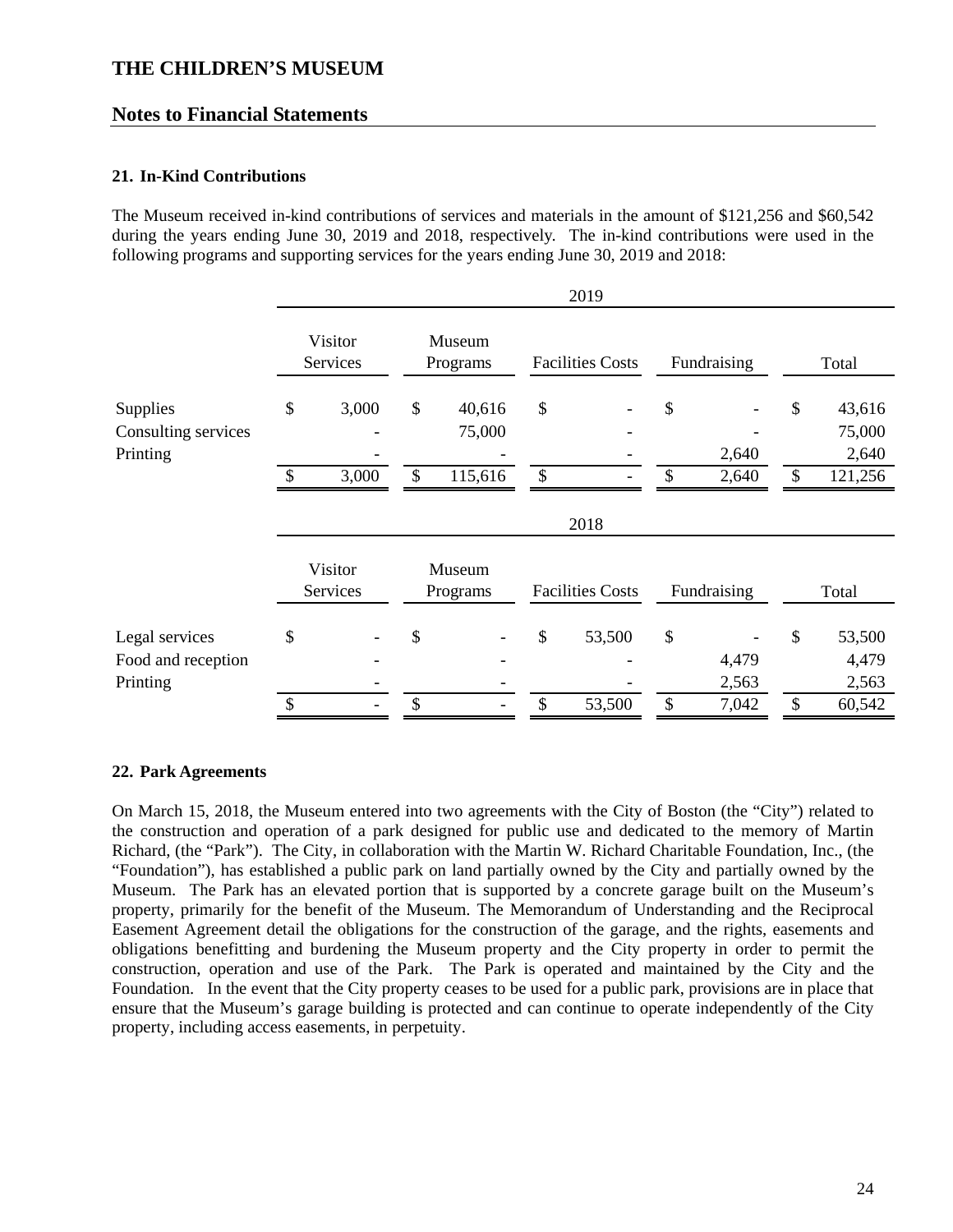

#### **Independent Auditor's Report on Supplementary Information**

To the Board of Trustees The Children's Museum Boston, Massachusetts

We have audited the financial statements of The Children's Museum (a nonprofit organization) as of and for the years ended June 30, 2019 and 2018, and have issued our report thereon dated December 18, 2019, which contained an unmodified opinion on the financial statements as a whole. Our audit was performed for the purposes of forming an opinion on the financial statements as a whole.

The schedule of changes in net assets from operations excluding depreciation and amortization for the year ended June 30, 2019 with comparative totals for the year ended Jun 30, 2018 is presented for the purposes of additional analysis and is not a required part of the financial statements. Such information is the responsibility of management and was derived from and relates directly to the underlying accounting and other records used to prepare the financial statements. The information has been subjected to the auditing procedures applied in the audit of the financial statements and certain additional procedures, including comparing and reconciling such information directly to the underlying accounting and other records used to prepare the financial statements or to the financial statements themselves, and other additional procedures in accordance with auditing standards generally accepted in the United States of America. In our opinion, the information is fairly stated in all material respects in relation to the financial statements as a whole.

Edelstein & Company LLP

Boston, Massachusetts December 18, 2019